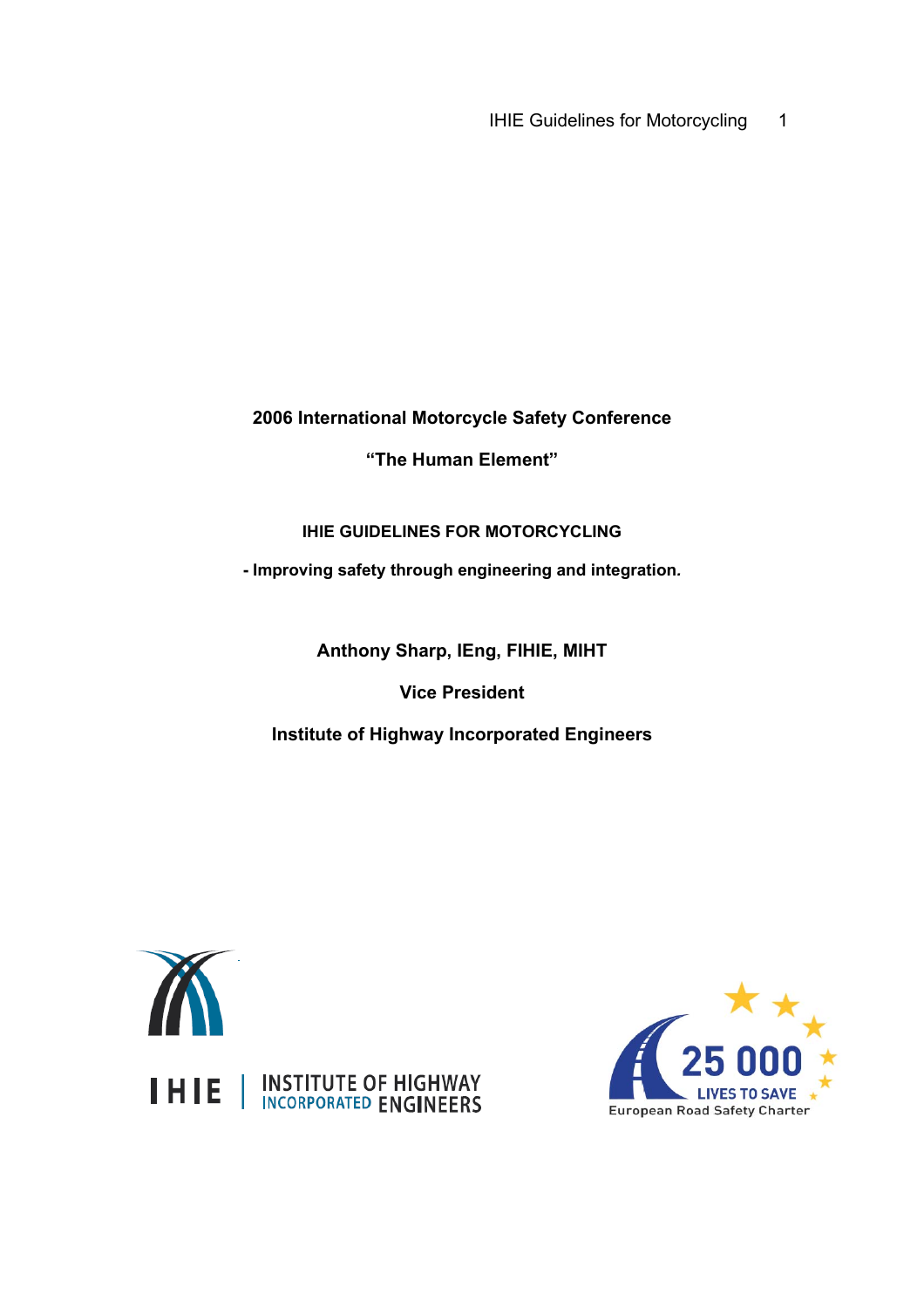#### **Abstact**

# **IHIE Guidelines for Motorcycling - Improving safety through engineering and integration***.*

The Guidelines, which are a first in the UK, aim to assist highway and traffic engineers in developing a safer and more motorcycle friendly road environment. Drawing on the combined expertise of engineers, road safety officers and motorcyclists, the Guidelines build on the Government's motorcycling strategy and demonstrate the role motorcycling can play in an

integrated transport system.

The Guidelines cover a number of essential topics

- **Policy**
- **Travel Plans**
- Road Design
- Road Maintenance
- Parking provision for motorcycles
- Road Safety Campaigns
- Traffic Calming
- Road Safety Audit.

The accompanying CD Rom contains additional resources and includes most of the referenced reports from the UK, Europe and Australia.

IHIE is the professional qualifying institution for incorporated engineers and technicians in highways, traffic, transport and construction, delivering sustainable transport for the UK.

An expert steering group led by IHIE Vice President Tony Sharp with Scott Wilson as editorial consultants compiled the Guidelines.

The innovative nature of the guidelines and their potential to save lives and reduce injury were recently recognised with a Prince Michael International Road Safety Award.

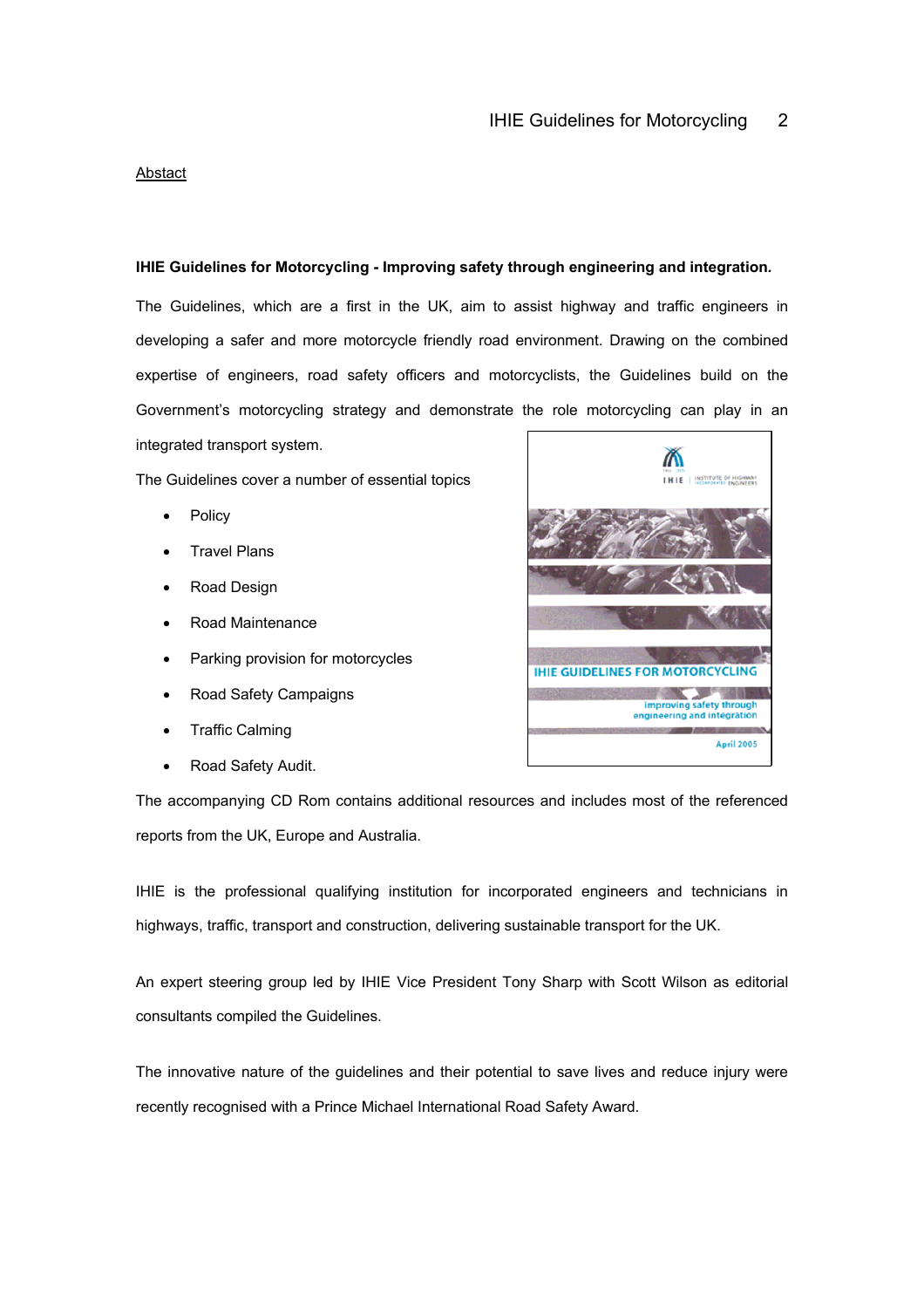# **IHIE Guidelines for Motorcycling - Improving safety through engineering and integration***.*

It was against the significant increase in use of motorcycles (and accidents) that IHIE believed it necessary to produce comprehensive practical guidance on providing a safer and more friendly road environment for motorcycles, mopeds and scooters. The IHIE Guidelines for Motorcycling, *'Improving safety through engineering and integration',* were launched in April 2005

The Guidelines, which are a first in the UK, drew on the combined expertise of engineers, road safety officers and motorcyclists and give local authority engineers, road safety officers and transport planners, their consultants and contractors, practical advice on how the different characteristics of motorcycling can be recognized and addressed. The Guidelines build on the UK Government's motorcycling strategy, and demonstrate the role motorcycling can play in an integrated transport system

The Guidelines cover a number of essential topics

- **Policy**
- Travel Plans
- Road Design
- Road Maintenance
- Parking provision for motorcycles
- Road Safety Campaigns
- Traffic Calming
- Road Safety Audit.



The accompanying CD Rom contains additional resources and includes most of the referenced reports from the UK, Europe and Australia.

The innovative nature of the guidelines and their potential to save lives and reduce injury were recently recognised with a Prince Michael International Road Safety Award.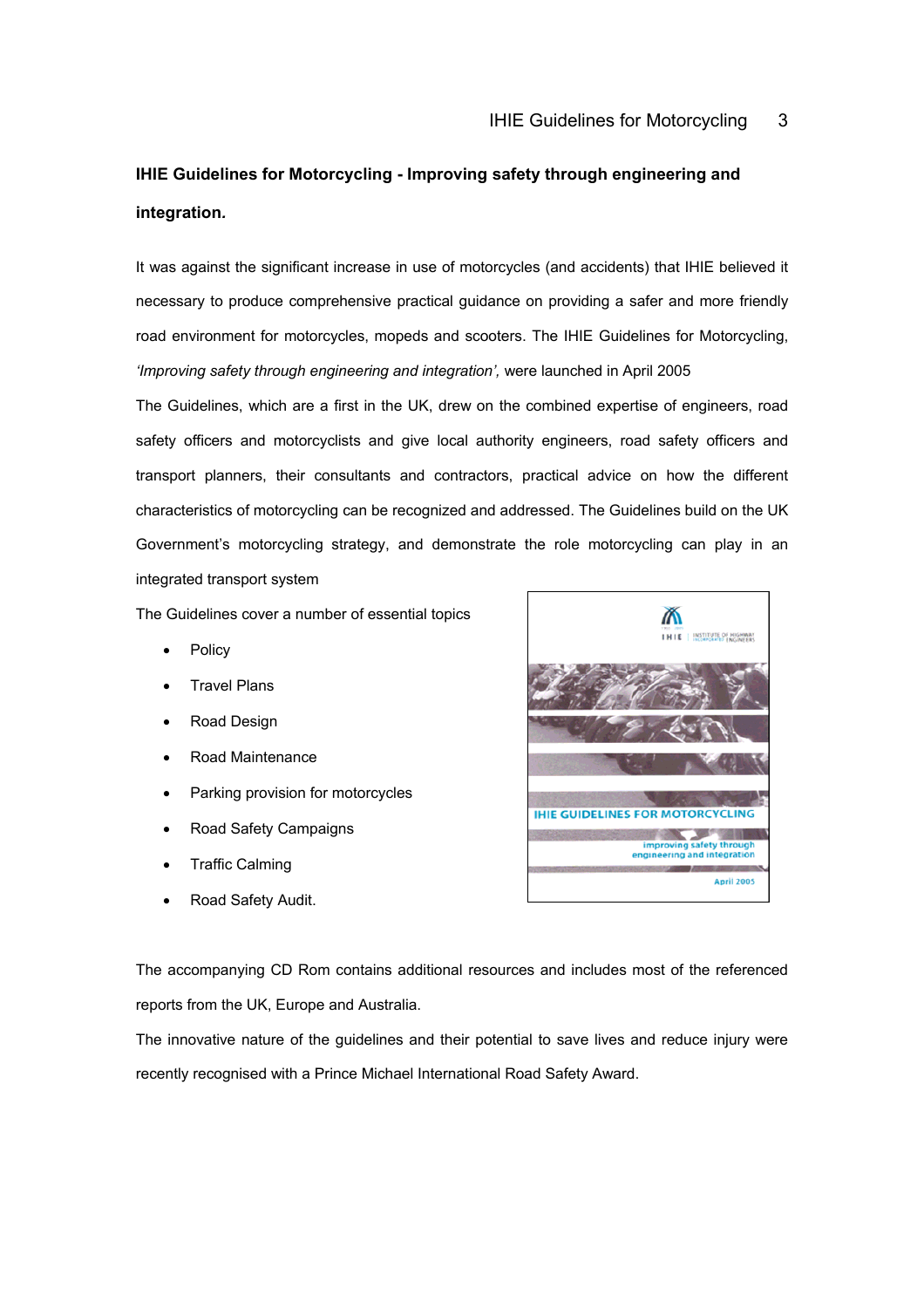#### **Motorcycling in a UK context**

Throughout the Guidelines we refer to the term 'Motorcycles' but such a term covers mopeds, Scooters through to the largest sports and touring machines. And if nothing else 'Motorcycles' is easier to say than Powered Two Wheelers (or PTW's)!

Motorcycles have been a feature of our roads for well over a hundred years. During that time they have served as a basic mode of transport, an economical alternative to the car, a workhorse and even a lifestyle icon. Their popularity has risen and fallen in concert with a number of diverse social and economic factors.

Motorcycling has always been an inexpensive, environmentally friendly and effective means of transport especially so on today's congested highway networks. At a time when Central and Local Government is wrestling with the problems of increased private car ownership and increased congestion Motorcycles can provide a viable means of congestion and pollution busting transport to many, especially on journeys over, say 5 miles.

Motorcycling also provides, as it has for decades, many with immense pleasure as a leisure activity. It is not a minority interest there are More than 26 million motorcycles in use across Europe, over 1½ million of them in the UK, and it makes a significant contribution financially in Industry, jobs, tourism and tax revenues. (ACEM, 2005)

Recent years have seen an upturn in the popularity of motorcycling, bringing the benefits and disbenefits of the mode into sharp relief, the most obvious of the latter being safety. In the UK there has been a significant increase in the registration of motorcycles over the last 5- 10 years. The 500cc+ class has seen the most increases but, unfortunately, we have also seen a significant increase in the numbers of motorcycle riders killed and seriously injured. (DfT, 2004a )

The UK governments headline targets for casualty reductions of a 40% in killed and seriously injured over ten years (based on a 1994 – 98 baseline) (DfT, 2000) are on course for all other categories except those for motorcycles, which are increasing. (DfT, 2004b)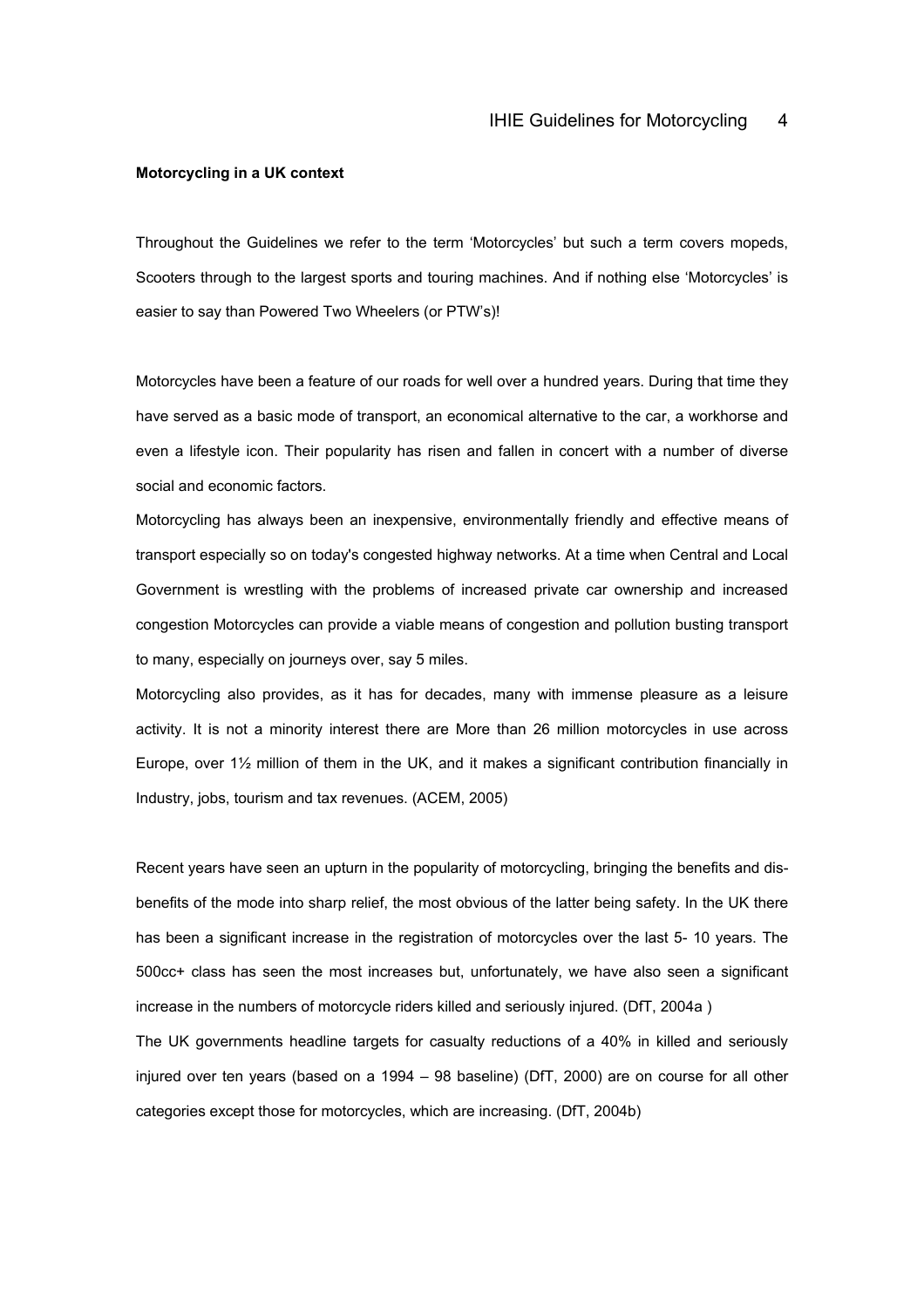A key measure of safety, casualty rates – rider exposure to risk, has, however, shown year on year improvement, falling by 26.7% since 1993.

There are no current targets for casualty rates, but if we use the 94-98 baselines we can see that had they existed, PTW rates would have fallen by 18.1%. The casualty rate fell by 14.6% between 2002 and 2003 alone. Fatality rates have remained essentially constant since 1993 at approx 12% motorcycles. (DfT, 2004c)

However, it is important to remember that those services provided by the motorcycle for over a century are still valid and that being a vulnerable mode is not the same as being an undesirable one.

The UK Government published it motorcycling strategy at the start of 2005 (the first such national strategy in Europe):

The Strategy's central theme being –

**'** *to Facilitate motorcycling as a choice of travel within a safe and sustainable transport framework' (DfT,, 2005 )* 

The strategy identified an absence in specific guidance for highway engineers involved in the design, maintaining and management of the highway network. The IHIE guidelines were designed to complement the Government's strategy and to help raise awareness of practical works that engineers can undertake.

New Highway design and construction largely relies on technical design manuals that in turn are often based on rules set out in statute. Such technical guidelines help engineers focus on specific areas of design and allows them to develop further solutions. A point ably demonstrated if we consider the provision for another vulnerable group of road users, cyclists. Cycle provision is now well covered by such technical guidelines and this has gone some way to the almost uniform consideration of cyclists in the design and maintenance of highways and the significant increase in provision.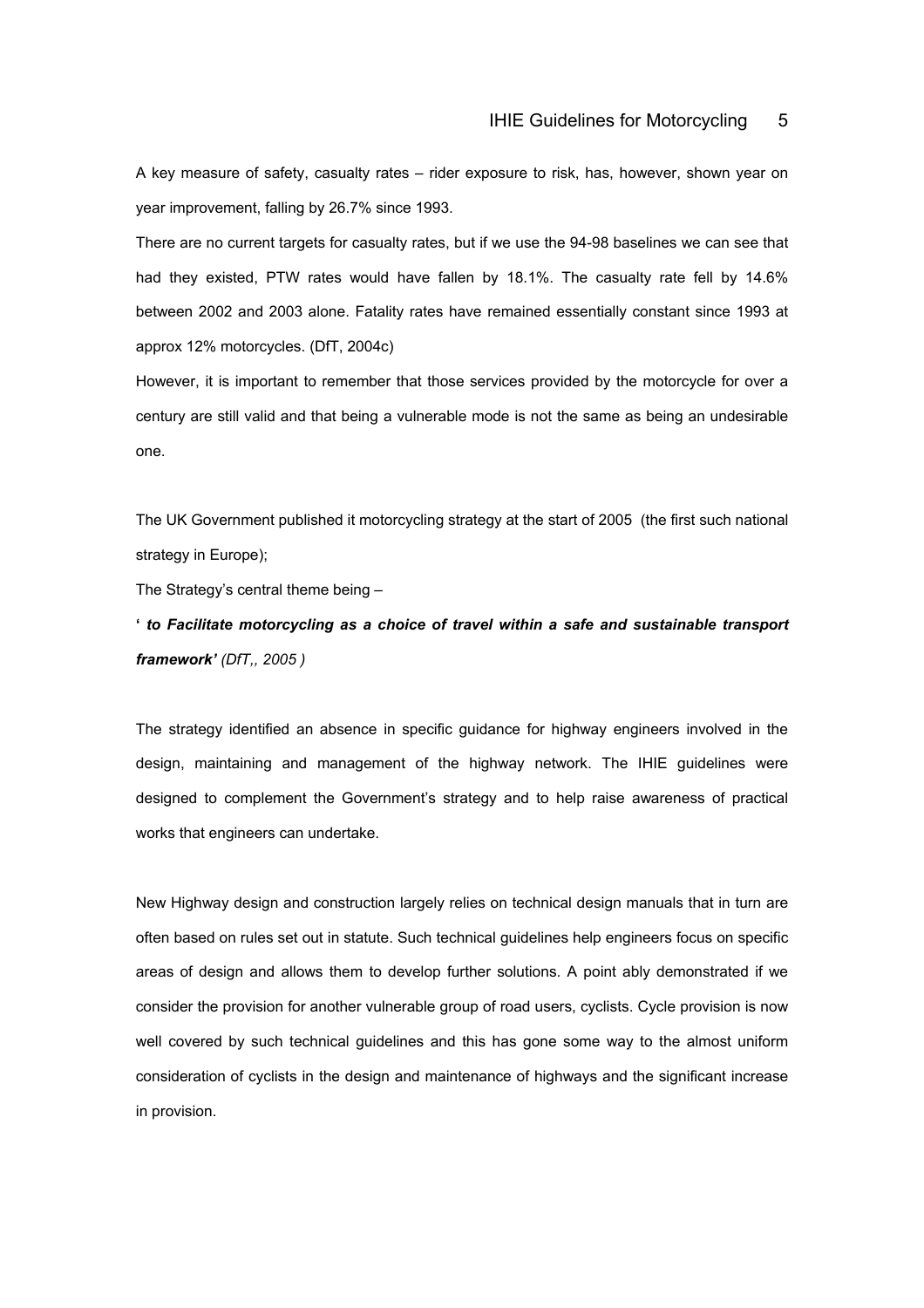There is, however, very little published material for Motorcycle provision for highway engineers to go on. In recent years in the UK there was the MCIA Smart Guide, (MCIA,2000) and the previously unpublished 1999 TRL report 581 'Motorcycle Safety a scoping Study' (Elliot et Al, 1999)

In addition there has been published work on the subject of motorcycle safety in France (The *'SETRA'* Guidelines), Norway (*'NPRA'* Manual) and Australia (The *'AUSTROAD'* Guidelines) and the subsequent Motorcycle Notes by Vicroads, the state highway authority for Victoria.

But few of these documents are likely to be known to mainstream engineers and they are unlikely to hunt them out, so if we are to address the subject there is a need for such guidelines!

So who was involved in the Guidelines? An editorial group was established with backing being received from Department for Transport; British Motorcyclists Federation; County Surveyors Society; Transport for London; The Highway Agency and the MotorCycle Industry Association.

As a first stage a scoping study for the guidelines was undertaken by the TRL. (Tilly, Webster & Greenshields, 2004) This involved a literature search of the TRL database and a web based questionnaire to establish target audience and preferred content. This gave us a number of subjects that we could combine under common headings and I'd like to very briefly look at these subject headings.

#### **Chapter 1 Introduction**

This is a general chapter which is likely to be read by main policy makers and as such it highlights the significant contribution that motorcycles can make in reducing traffic congestion. It highlights how they can provide mobility for those at a social disadvantage not served by public transport.

But as we are all aware there has been an increase in accidents involving motorcycles and the chapter puts the number of motorcycle accidents into context against increased registrations. It also gives a general indication of the causes for such accidents.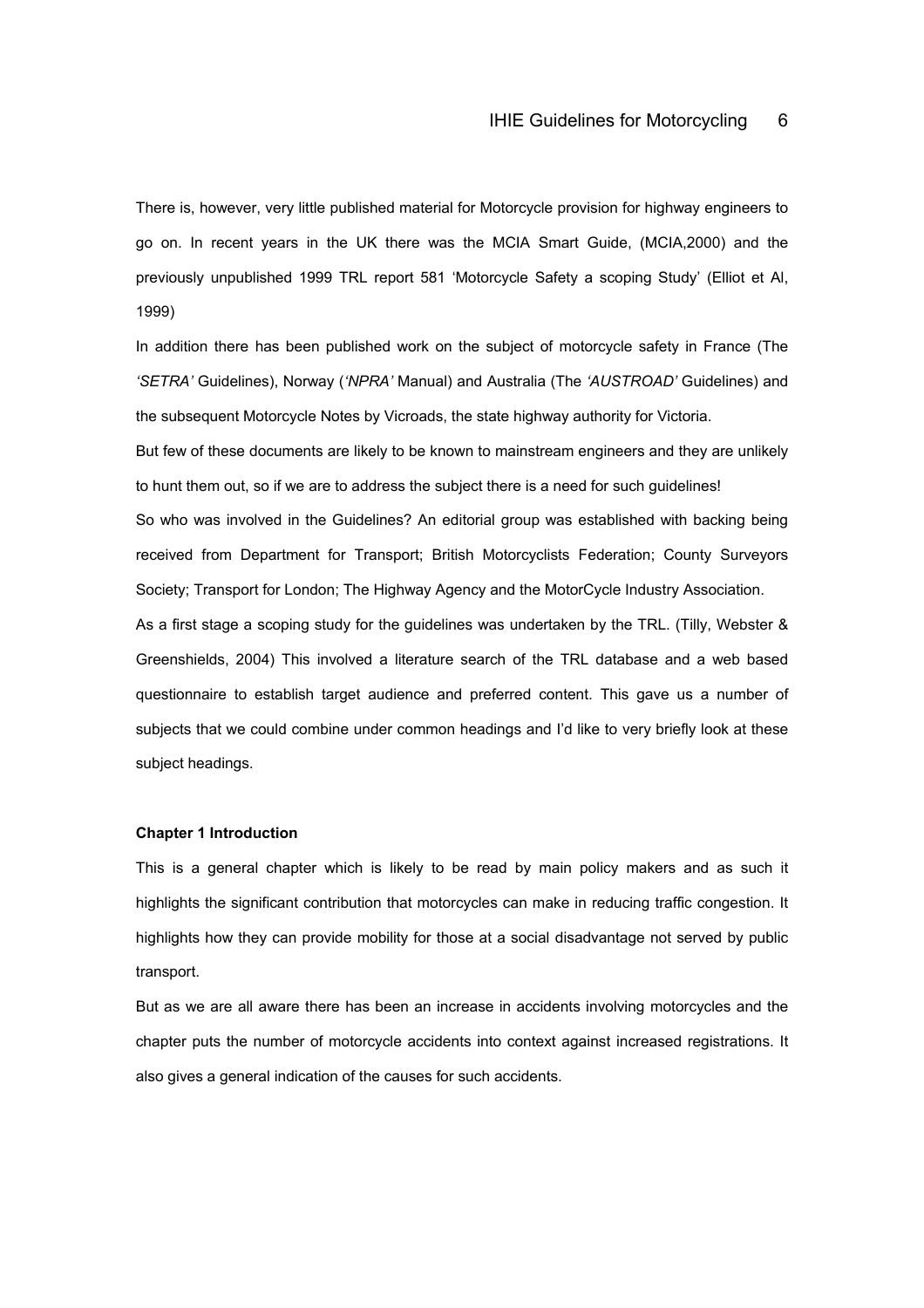#### **Chapter 2 Policy**

All modes of transport have strengths and weaknesses; good practice SHOULD demand, however, the framing and implementation of policies that maximise the strengths and minimise the weaknesses.

Motorcycles have long provided a legitimate, cost-effective and relatively low-polluting form of transport, for commuting, work or leisure purposes. There has been an increase of 45% in the number of licensed motorcycles in the ten years from 1993 to 2002 (DfT, 2003) and, if the experience seen in London following the introduction of congestion charging (where motorcycle traffic grew by 12% yet accidents have fallen) (TfL, 2005) is repeated in other cities, coupled with increasing fuel costs, this growth can be expected to continue.

It also appears that increasing affluence, particularly amongst 30-45 year old males has resulted in them buying motorcycles for leisure purposes. Increased interest in the development of Travel Plans provides opportunities for influencing the role that such 'leisure' motorcycles can play.

Riders of motorcycles are susceptible to serious injury, even in low-speed collisions, yet the specific safety needs of motorcycles with their reliance on an adequate and consistent friction between their tyres and the road surface, are frequently overlooked by policy makers, planners, road designers and maintenance engineers.

The UK Government, by publishing its Motorcycle Strategy has made a promising start by 'mainstreaming' motorcycling. But a significant element of delivering improvements will lie with Local Highway Authorities (who control approx 95% of the roads in the UK) and in particular the next round of Local Transport Plans. (Such plans are the main source of funding for local highway authorities in the UK) Central Government has previously highlighted the role that motorcycles can make in the guidance to such local transport plans. The first full guidance for local transport plans in 2000 made significant steps on including motorcycles (DETR 1999). Unfortunately the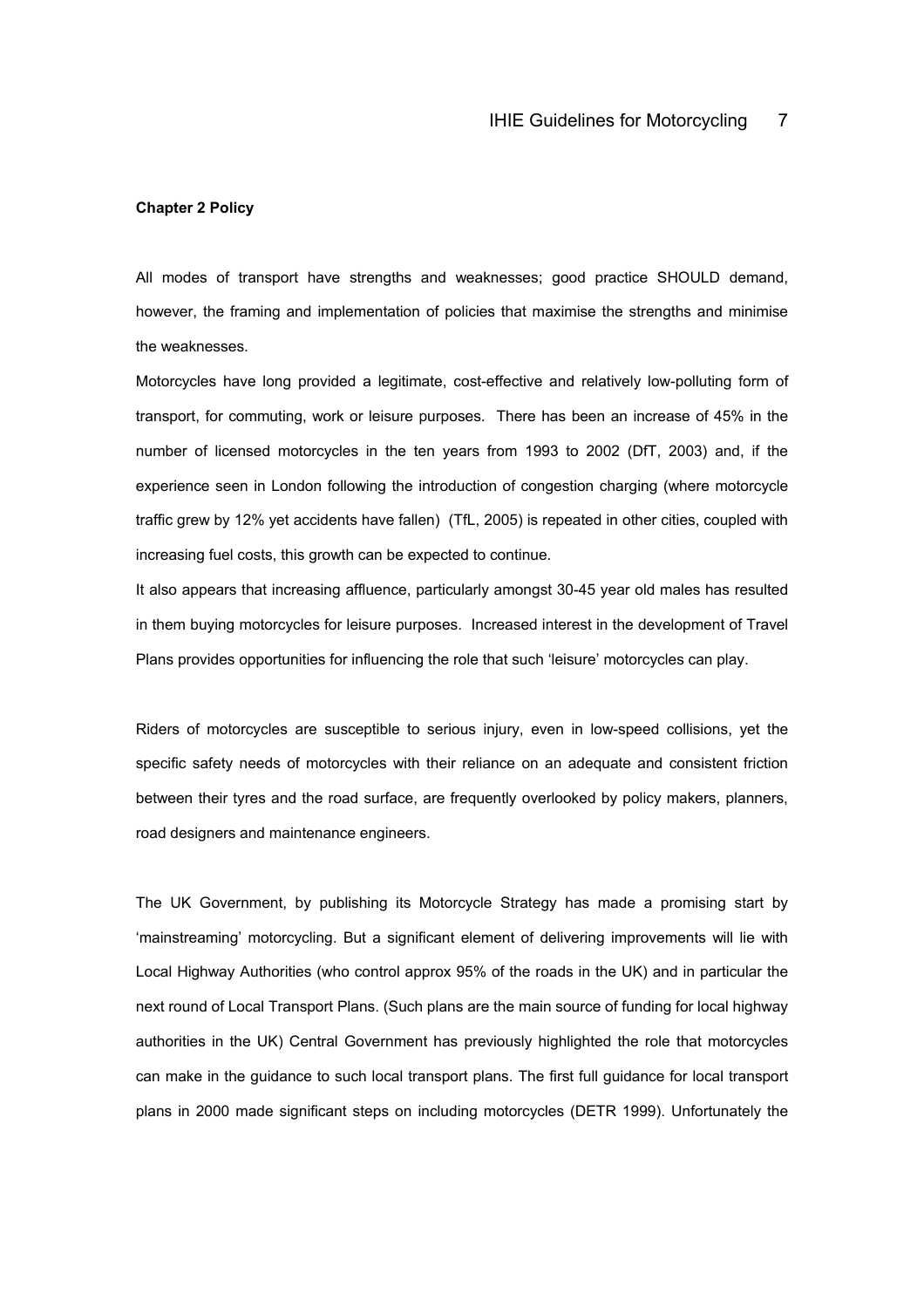Guidance on the 2<sup>nd</sup> round of Local Transport Plans (LTP2), which covered Local Transport Plans from 2006, in keeping with less target specific measures, lost much valuable detail. It did, however, acknowledge the increase in motorcycle and the part that motorcycles can play in delivering 3 of the 4 key targets for LTP2; *Congestion; Accessibility* and *Air Quality* . (DfT, 2005)

IHIE support the UK Government's line NOT to be prescriptive in including Motorcycles in LTP2 submissions (which will last for 5 years). The guidelines encourage local authorities to involve users and establish specific motorcycle strategies instead of focusing, as unfortunately for too many local authority do, on the 4th LTP2 Key Target *Road Safety*.

A good example of how policy for motorcycling can address other local authorities concerns is the *Wheels 2 Work* Scheme.

This seeks to provide a solution to transport barriers, with schemes offering individuals their own transport solutions for a short period, until a longer term solution can be found. Solutions offered include loan of mopeds, power assisted bikes and in some cases help to meet car running costs. It provides access to independent affordable transport for those living in areas where public transport links are poor and breaks the transport chain where without a job someone (especially the young) cannot afford to buy a car or motorcycle and without a vehicle of their own they cannot travel to work or take part in working life. There are now more than 50 *Wheels 2 Work* schemes in the UK.

A Wheels 2 work toolkit to help more local authorities set up such schemes has been devised and has now been launched to assist those wishing to establish such schemes. (Cadby, 2005)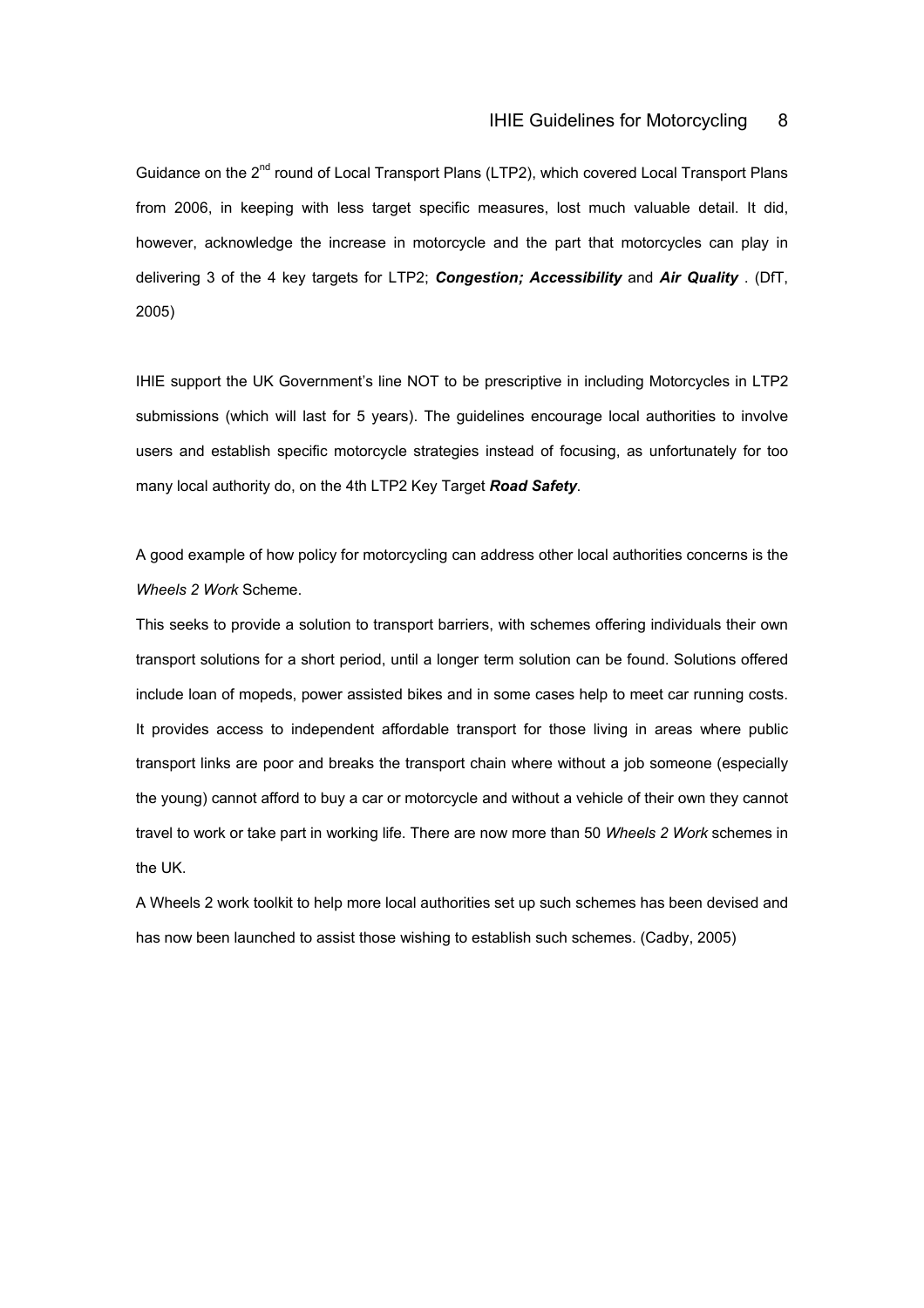#### **Chapter 3 Travel Plans**

A Travel Plan focuses on encouraging modal shift, to discourage reliance on the single occupancy private car by improving options for travel to the workplace and encourage wider use of sustainable transport. This is often achieved by introducing a combination of incentives and disincentives to persuade and support people in the use of alternative commuter modes. Increasingly Local Authorities are requiring Travel Plans to be submitted alongside planning applications for developments that are likely to have a significant impact on transport. Tailored to each individual organisation, Travel Plans are an efficient way of managing commuter journeys

and business travel and where parking space is at a premium.

Subsidised public transport, Car sharing and cycle facilities are often promoted in such travel plans yet Motorcycles can offer similar benefits to cycle usage but for greater distance of travel more than 5 miles where commuters are unlikely to opt for cycling.

When including motorcycles (and indeed cycles) in travel plans items to consider should include Safe, secure parking; Changing Facilities and Accessibility to the site and Safety. Successful Motorcycle Travel Planners include

Orange Mobile phones in Bristol; Pfizer Pharmaceuticals in Kent; Vodephone in West Berks and Gatwick Airport.

As a specific example of a successful travel plan I'd like to consider GCHQ, Cheltenham. In September 2003, GCHQ moved to new headquarters that replaced more than 50 buildings in and around Cheltenham. As part of its travel plan GCHQ is encouraging more staff to use others forms of transport other than the single occupied private motorcar. Even when finished the new site will see a significant reduction in parking spaces (about 15%) and the centralising of so many offices on one site has, inevitably, led to some traffic delays. Approx 15% of its 4 ½ thousand employees cycle and at least 5% use motorbikes (This is increasing as the benefits of motorcycles become more widely known) In association with Gloucester County Council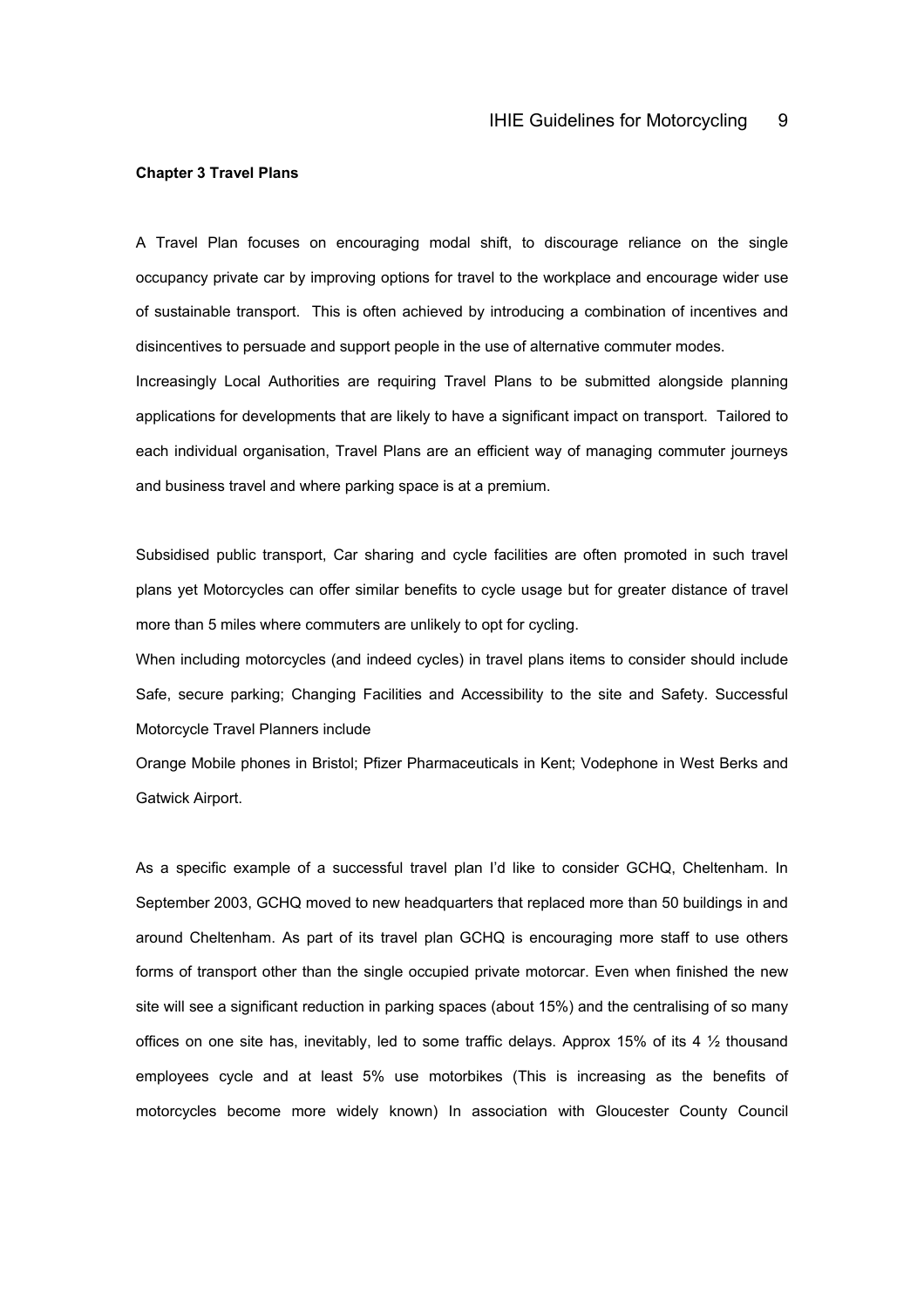motorcycle safety coordinator *Bikesafe* rider assessments were promoted at the site and those cycling and motorcycling benefit from secure, preferential parking; Lockers and showers and the option of an interest free loan to purchase machines and equipment.

All of this work has led to GCHQ wining Ride to work day Motorcycle Friendly Employer award 2004. (Hinds, 2005)

# **Chapter 4 Road Design and Traffic Engineering**

Many of the current highway and traffic engineering practices are suitable for all road-user groups but the particular dynamic stability needs of the motorcycle need special consideration. Some features, benign to other road users, can present a hazard to motorcycles.

# Bends

There is anecdotal evidence that riders who are losing control of their machine on a bend tend to 'fixate' on what seems to be the object in their path most likely to hurt them – typically a tree or signpost. The argument goes that, once this 'target fixation' occurs, the rider will usually hit that object. Whether or not target fixation is a genuine phenomenon, research indicates that a significant percentage of motorcycle fatalities involve collision with road side object.

Buckingshire County Council have undertaken pioneering work on the treatment of bends with their 'Where You Look is Where You Go' (WYLIWYG). This uses low cost marker posts to provide, often inexperienced, riders with sufficient information on the 'limit or vanishing' points. Since treating one such bend following 3 deaths, 5 serious injuries and 2 slight injuries to bikers during an eight-year period there have been, to date no, further biker collisions on the treated bend. (James, 2005)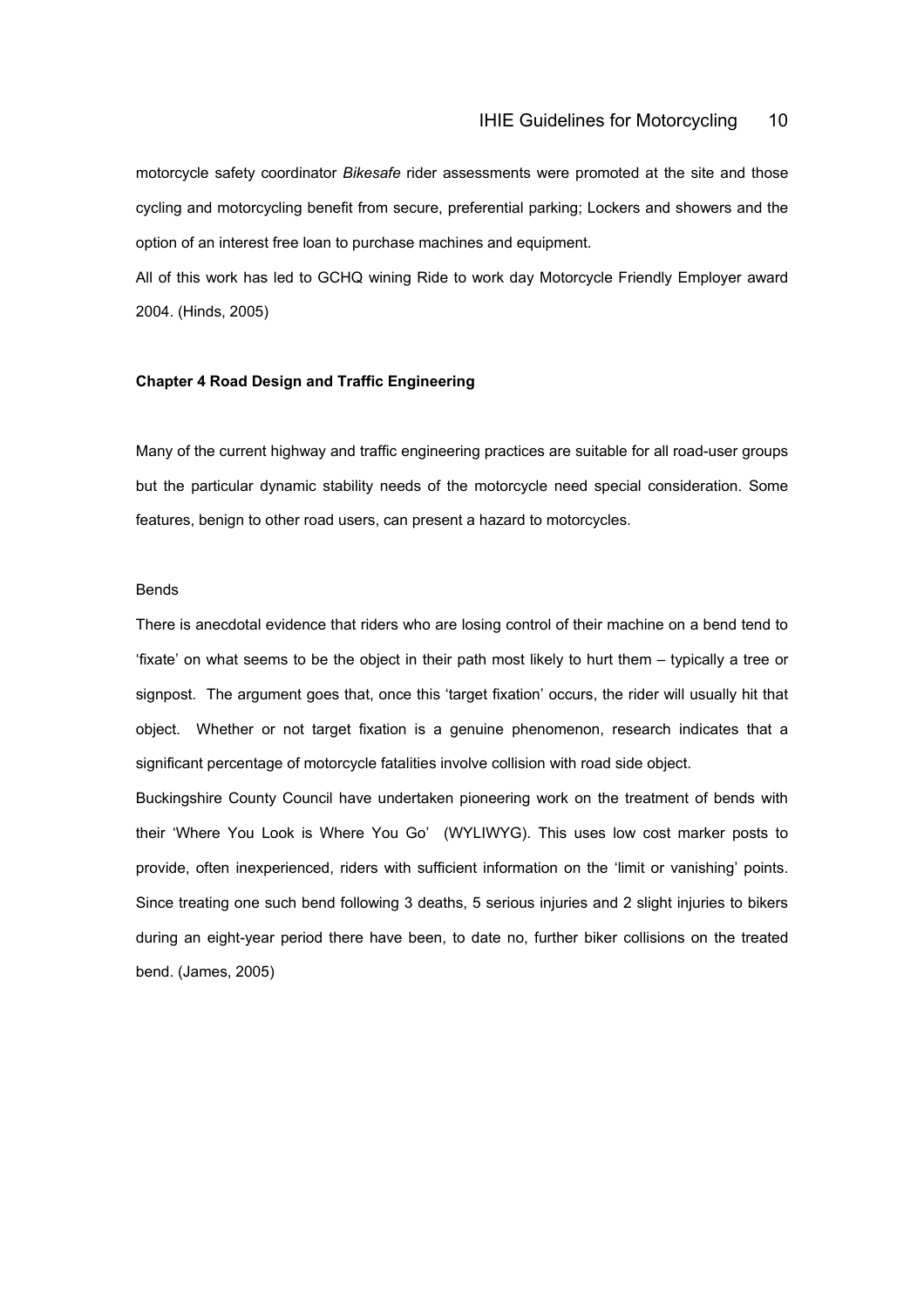Safety barrier

Research has shown that the probability of a falling rider being killed doubles in a collision with safety barrier systems after all it's not the falling off that generally hurts but the coming to a rapid stop!

There is general agreement that whilst more research is required on the effects of different types of fence on falling riders it is the posts used in most systems that cause the most severe injuries to riders when they hit safety fence.

Riders groups often express concern at the perceived dangers of wire rope safety fence (WRSF) but as the government's Advisory Group on Motorcycling concluded this form of safety fence appears, from the limited research completed so far, to be no more hazardous than other types of post-and-rail barrier.

In response to lobbying by motorcycle representative groups, several studies have been carried out internationally on the treatment of guardrailing, and the support posts in particular, and several solutions proposed; a number of which are in use on sections of highway in Europe. Solutions proposed range from a change in their profile of the support post; the use of energy absorbing covering to the addition of a second section of rail below the guardrailing thus reducing the section of posts available to impact against.

The Highways Agency, who are responsible for the UK strategic road network including motorways, has undertaken the retro-fitting of a system designed to protect fallen riders from support posts, 'BikeGuard' ,to some 3 sites in the UK and should be congratulated on this initiative.

The system has been used in Europe for many years and can be fixed to existing barrier with specially shaped brackets that attach to the rear of the barrier rail thus allowing it to perform independently of the barrier during impact. It utilises slotted holes and a hanging bracket to enable horizontal and vertical adjustment. Obviously such works could never be undertaken at all sites where guardrailing is present but in areas when riders are vulnerable, bends etc or where large numbers congregate then such measurers should be considered. (Thompson, 2005)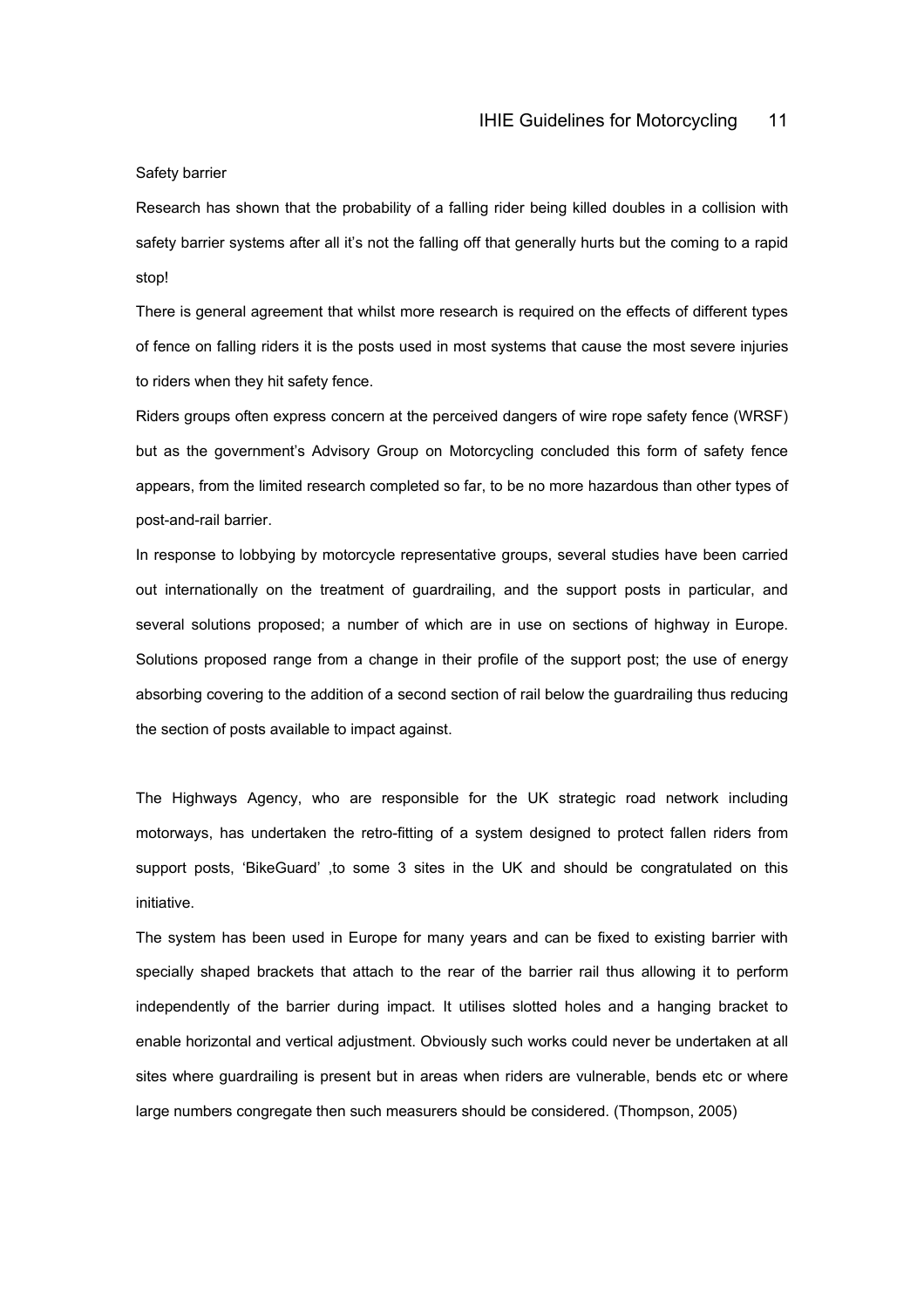#### Shared use of bus lanes

A number of local authorities now allow motorcycles to use bus lanes with seemingly Proposals to introduce shared-use bus lanes will often be met by objections. The arguments usually revolve around conflicts with cyclists, who are usually permitted to use bus lanes, and to a lesser extent reduction in benefits to buses. Concerns may also be raised over possible conflicts with pedestrians. For cyclists the concern would seem to stem from the differential speeds of bicycles and motorcycles; the smaller frontal profile of motorcycles, especially compared to buses, and the higher levels of traffic in bus lanes giving rise to at least the perception of greater risk and a less attractive cycling environment. For pedestrians, higher speeds and lower conspicuity underlie perceived safety concerns.

Experience of shared-use bus lanes in Bristol and subsequent trials by Transport for London (TfL), however, would seem to indicate that shared use of bus lanes can be introduced with little or no detrimental effect for other road users. Interim data from the first 18 months of the TfL trials indicates:

- Reductions in motorcycle accidents between 0% and 31% at the trial sites, with no increase in overall accidents at any site.
- Reductions in motorcycles using general traffic lanes of between 31% and 40% at the trial sites.(There being no adverse effect on bus journey times)
- In surveys 44% of cyclists reported that collisions and near misses they experienced when using bus lanes involved cars- this increased by 1% during the trial, and compared with 3% involving motorcycles, which again increased by 1% during the trial. The number of cars illegally using bus lanes fell during the trial, probably due to increased enforcement.

The shared bus lane trials have taken place against a background of the introduction of the London Congestion Charge, which as stated previously has shown an increase in motorcycles within the charge zone, along with a reduction in motorcycle accidents (TfL 2004).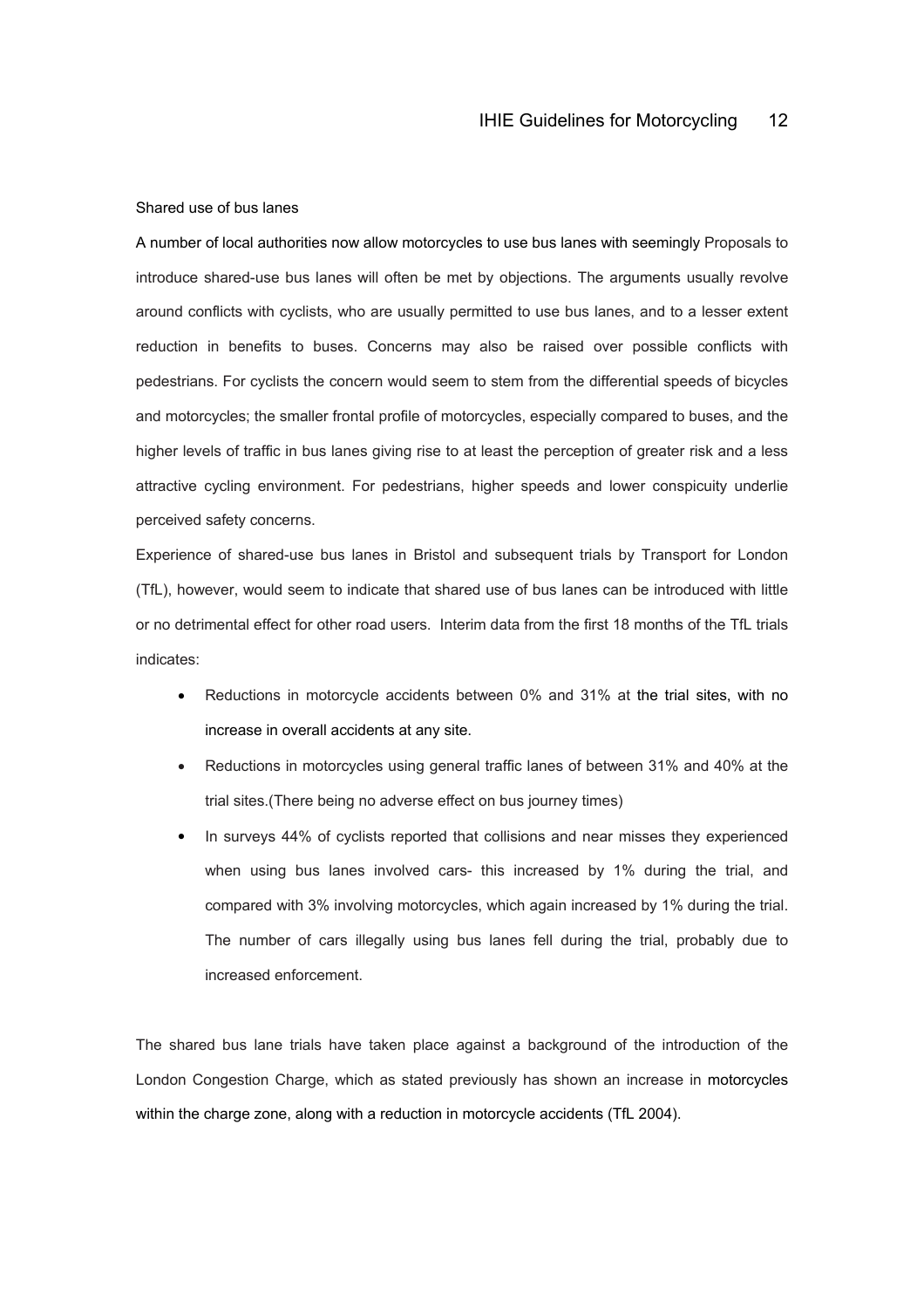# IHIE Guidelines for Motorcycling 13

The Government's Motorcycle Strategy recognises that *"although these studies have not finally concluded, the evidence so far suggests that there are no apparent safety disbenefits from allowing motorcycles to use bus lanes"* and the Department for Transport will include consideration of the position on motorcycles as part of the review of its Local Transport Note 1/97 'Keeping Buses Moving' in the light of the results of the research.

# Shared use of Advanced Stop Lines (ASLs)

The use of Advanced Stop Lines (ASLs) for cyclists at signal junctions is now widespread. They are intended to provide a safe location for waiting cyclists, especially those wishing to make a right turn at a junction.

The shared use of specifically designed ASLs by cyclists and motorcyclists could provide similar benefits to motorcyclists as those experienced by cyclists:

- They offer a head start over other traffic, reducing the potential for conflict especially where turning movements are possible.
- They allow motorcycles to be visible away from and in front of other traffic.
- There is an obvious potential safety benefit to cyclists themselves. Motorcycles are generally capable of greater acceleration than other motor vehicles; the risk of conflict is that much greater if motorcycles are placed directly behind them.

However, cycling representatives have raised concerns, arguing that the shared use of ASLs would detract from the convenience and safety of making a trip by bicycle and that the facilities would no longer be being used for the purpose for which they were intended. This implies that motorcyclists are less vulnerable than cyclists and do not need priority measures.

Such concerns led to trials in the London Borough of Newham of shared use of ASLs. These trials, monitored by the Transport Research Laboratory (TRL), have included attitudinal surveys both before the installation of the facilities and after, and a video survey. The surveys showed significant illegal use of ASLs by a range of vehicles including motorcycles. Conflict between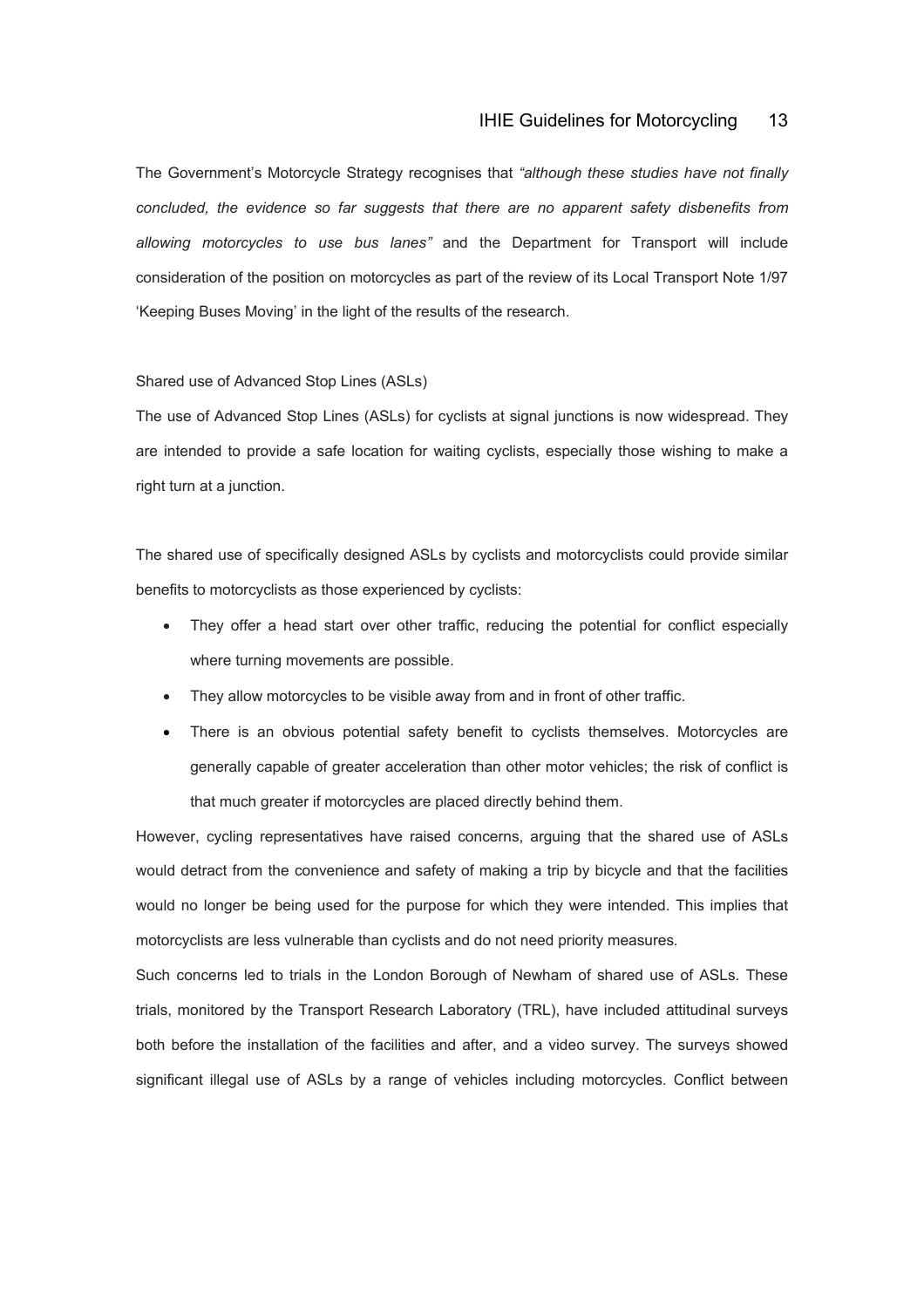pedal cycles and motorcycles was not, however, identified as a problem although the trial sites only provide a limited range of conditions and there were few right turning maneuvers.

The trials have highlighted a number of design issues regarding the shared use of ASLs, especially the provision of separate filter lanes for motorcycles providing direct access to the protected area. There were particular concerns with motorcyclists rejoining other traffic as the signals change.

The early results of these limited trials have been encouraging:

- Before the trial of the shared use of ASLs a majority of motorcyclists (77%) and cyclists (51%) were supportive of motorcyclists using ASLs.
- After implementation 73% of motorcyclists thought the layout was an improvement along with 48% of cyclists.
- 80% of cyclists surveyed thought that the layout was better or unchanged and only 5% believed it had become worse.
- Across all sites the number using the new ASL filter lane "after" was greater than the number that filtered on the outside "before".
- The number of motorcyclists filtering between the nearside kerb and queuing traffic fell from 13% to 6%.
- There was no change in the number of cyclists managing to reach the front of the traffic queue.
- The percentage of motorcyclists managing to reach the front of the traffic queue rose from 40% 'before' to 53% 'after'.
- Conflict between motorcyclists and cyclists did not arise.
- Overcrowding was not an issue.
- Motorcyclists would tend to wait on the right hand side of the ASL reservoir, cyclists on the left. Conflict could arise, however, between left turning motorcyclists and right turning cyclists. This was not an issue as the majority of movements were straight ahead.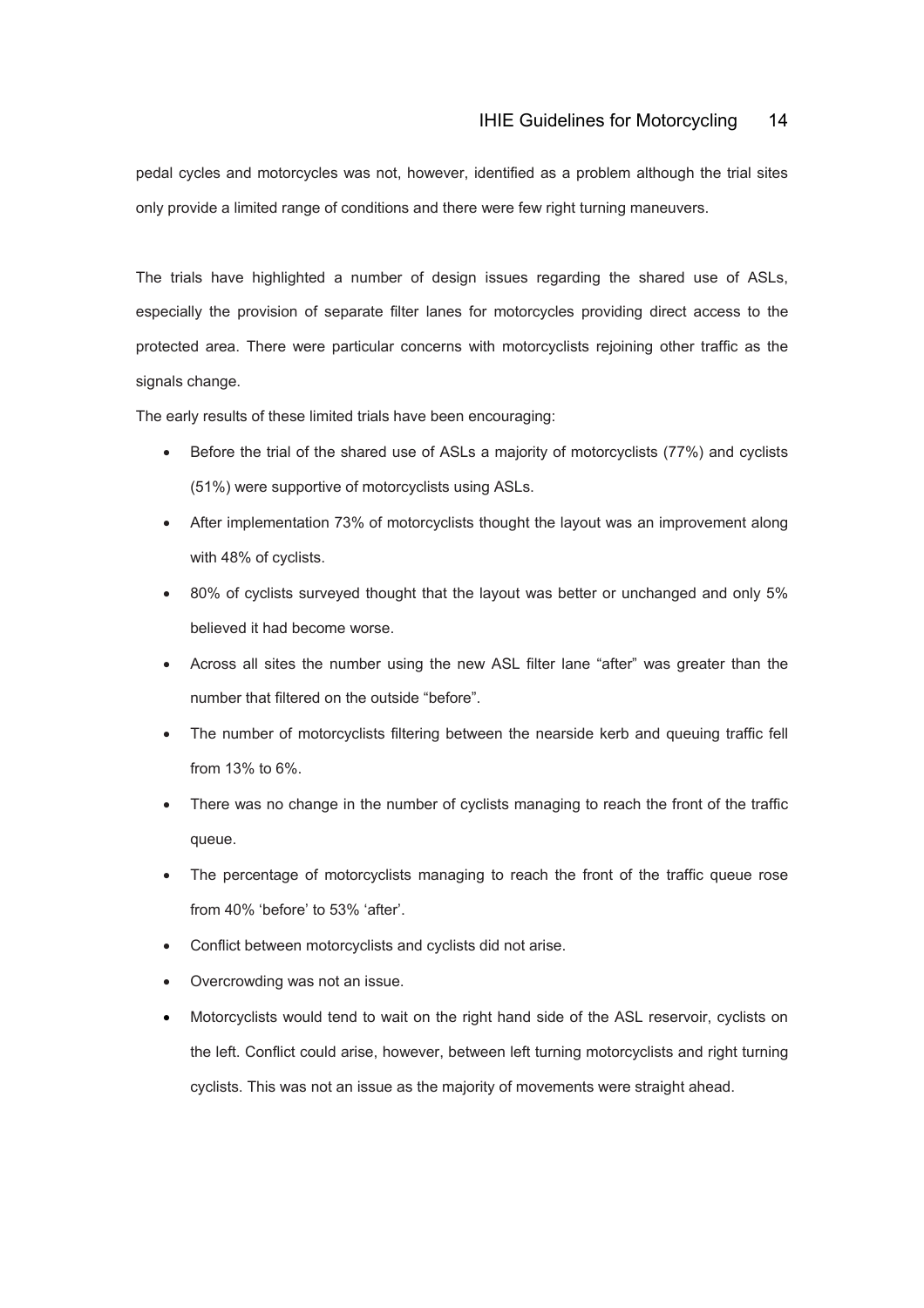In view of the limited number of trial sites included in this study and the limitations on layout and traffic mix, there is a clear need for further trial sites, with local authorities being encouraged to apply for trial sites in their areas. In doing so the following points should be considered:

- A consistent approach should be adopted on a route so that both cyclists and motorcyclists know they share the facility and so that drivers will expect motorcyclists to filter to the ASL.
- Motorcyclists are more likely than cyclists to access the feature from other than the nearside position. Access from the offside is feasible, given appropriate signing to inform all drivers and riders. The positioning of road-centre street furniture needs careful consideration in order to avoid last minute steering/braking corrections from riders.
- Adequate and prominent advance signing is needed to alert both riders and drivers of the facility.
- Supplementary surface signing should be used sparingly previous advice above about surface treatment and road markings is relevant.
- All non-standard signs and markings require special authorisation from the appropriate authority. (Tilly & Huggins, 2003)

### **Chapter 5 ~ Parking**

Parking provision is an important tool in local highway authority transport policies, as traffic management and crime reduction. It is also one of the most fundamental requirements for any motorcycle user. Motorcycle parking can be provided on-street or off-street, in surface parking or multi-storey parking. Commercial site operators as well as local authorities, employers, retailers, and colleges can provide it, although not many do. As motorcycling continues to grow, It would have been hoped that with increase in the number of motorcycle registrations the provision of safe useable parking would have kept pace but unfortunately not.

So demand for parking has outstripped supply in many cases, especially during peak periods. A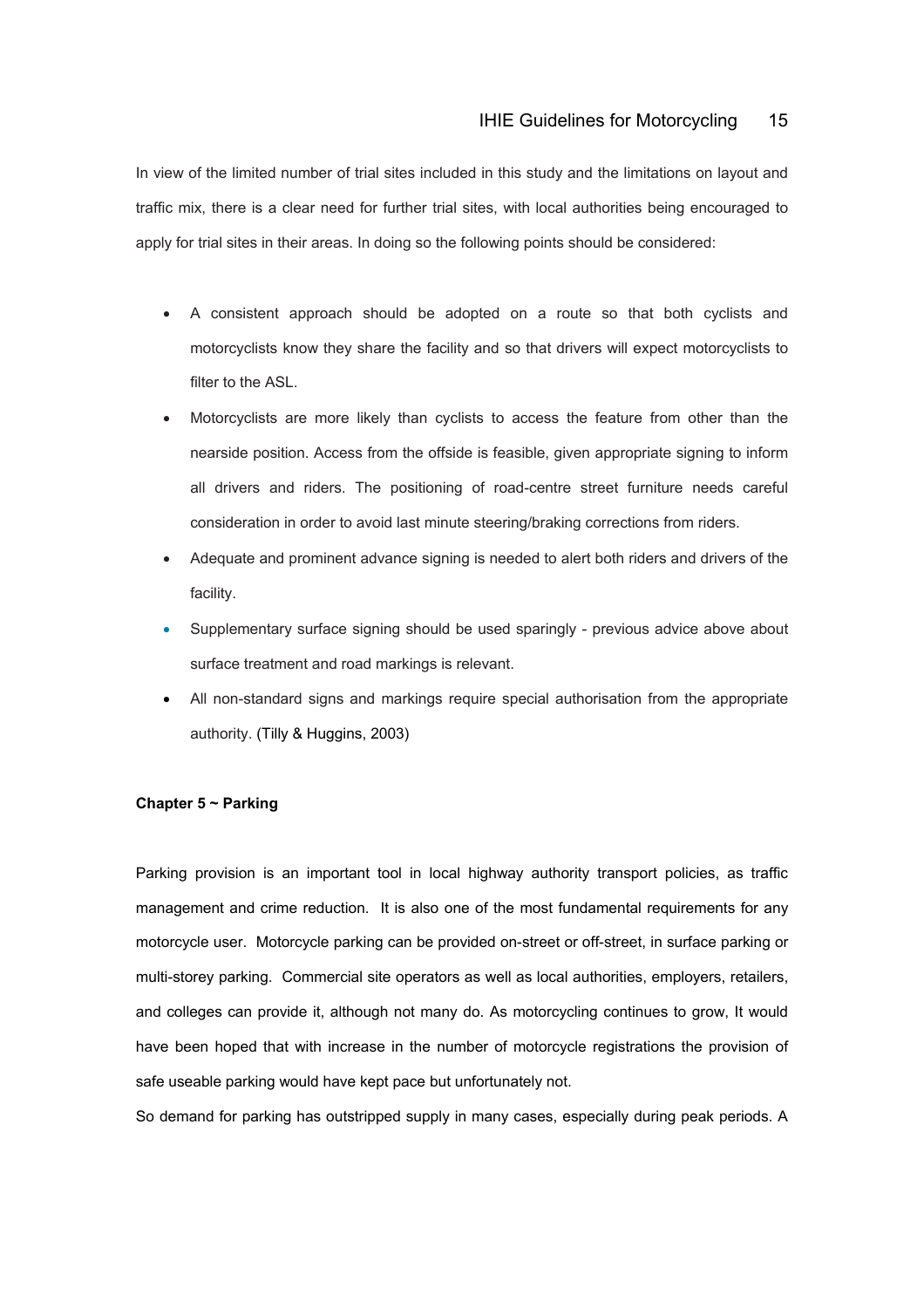recent study of the London Congestion Charging area for Transport for London found motorcycle on-street parking occupancy to be at 33% over-capacity. (Brown 2005)

Leading to the suggestion that some local authorities in London may even be seeking to remove motorcycle parking as a form of restraint on motorcycle use.

A number of other authorities have started to produce maps showing motorcycle bays but my own belief is that whilst well intentioned this largely misses the point. Even if we set aside the difficulty of using such maps on a motorbike, car drivers and cyclist don't need such maps there being an expectation that there will be facilities available for them at or near their destination.

What is needed is an increase in clearly signed, well-designed parking. Such an argument will often be countered be the claim that there is 'no demand' for such plentiful dedicated parking whilst accepting the argument of 'suppressed demand' when providing for secure cycle parking. Good, well-designed motorcycle parking will lead to responsible usage and a demand for more of the same.

#### **Chapter 6 ~ Road Maintenance**

Many of the problems faced by road users have root causes that can be traced back to decisions made at an early stage in the process of infrastructure provision. A good quality surface makes for a safer, more pleasant experience for all road users; **it is an essential requirement for motorcyclists**.

 Factors affecting motorcyclists include: skid resistance; surface contamination and debris; drainage gullies; utility covers; road markings and road studs. All of which should be considered from a motorcycle-inclusive viewpoint. Similarly, poorly installed or maintained bridge joints, especially longitudinal ones, which can act like tramlines to motorcycle wheels, need to be maintained adequately. A focus on planned maintenance that accounts for the needs of motorcyclists will always be more desirable than even the best reactive fault-reporting system.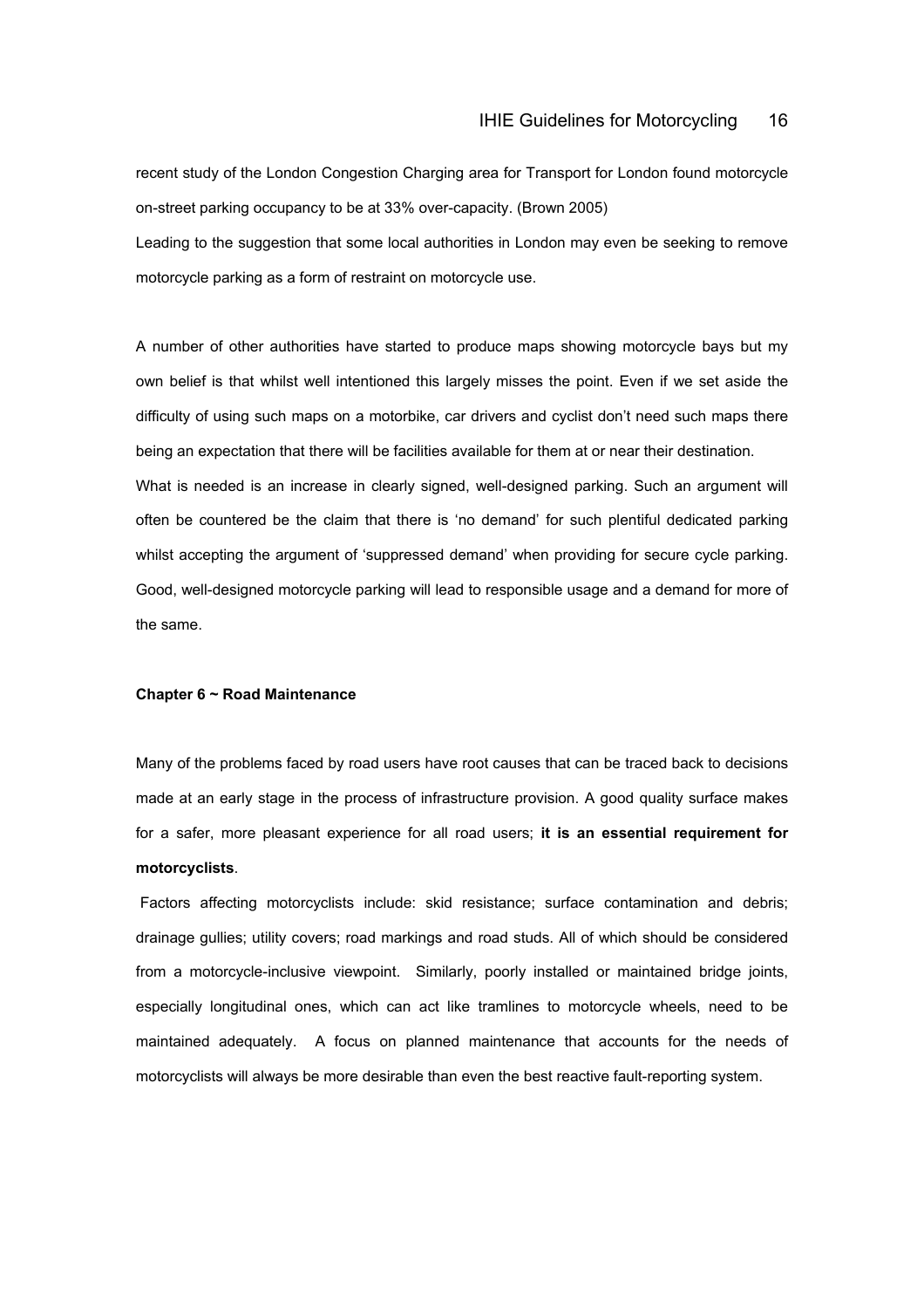#### Service Covers

One of the most regular problems raised by motorcyclists is that of service covers. Contrary to the view of some motorcyclists Highway Engineers don't deliberately position inspection covers on the 'natural line' for motorcyclist, its just that they don't understand the positioning that motorcycles take up on the road (especially for bends) nor the effect that such iron work or defects in the highway has.

Designers and maintenance engineers should take every opportunity to assess the use of steel service covers in the carriageway and, where re-location is impossible, consider replacement with high skid resistance covers. The most difficult sites are those where the cover lies on the riding line during a change of direction, either turning a corner, rounding a bend or at roundabouts. In new developments it should be possible for the local authority to advise on the location of covers and specify that they are located in service strips in the verge/footway as opposed to the carriageway. Proposals to position new covers within the carriageway, especially at roundabouts, should be discouraged.

A number of Local Highway Authorities, working with cover manufacturers, are investigating retrofitting 'antiskid' surfaces to covers that cannot be relocated, with one West Berkshire just about to start a small scale trial. (England,2005)

#### Public Utilities Works

Much of the works undertaken on the UK highway are the responsibility of public utility companies. Whilst there are a number of 'good' companies there are many others whose reinstatements leave much to be desired. This poor reinstatement will be a discomfort to most users but could be lethal to Motorcyclists.

Public utilities use bitumen over-banding to seal cracks and prevent water entering the road construction. BUT they should be encouraged to avoid the use of excessively wide overbanding ; In addition bitumen can be less than adequate in terms of grip, especially, but not **only**, in wet conditions and can contribute to loss of control accidents involving motorcyclists. There are a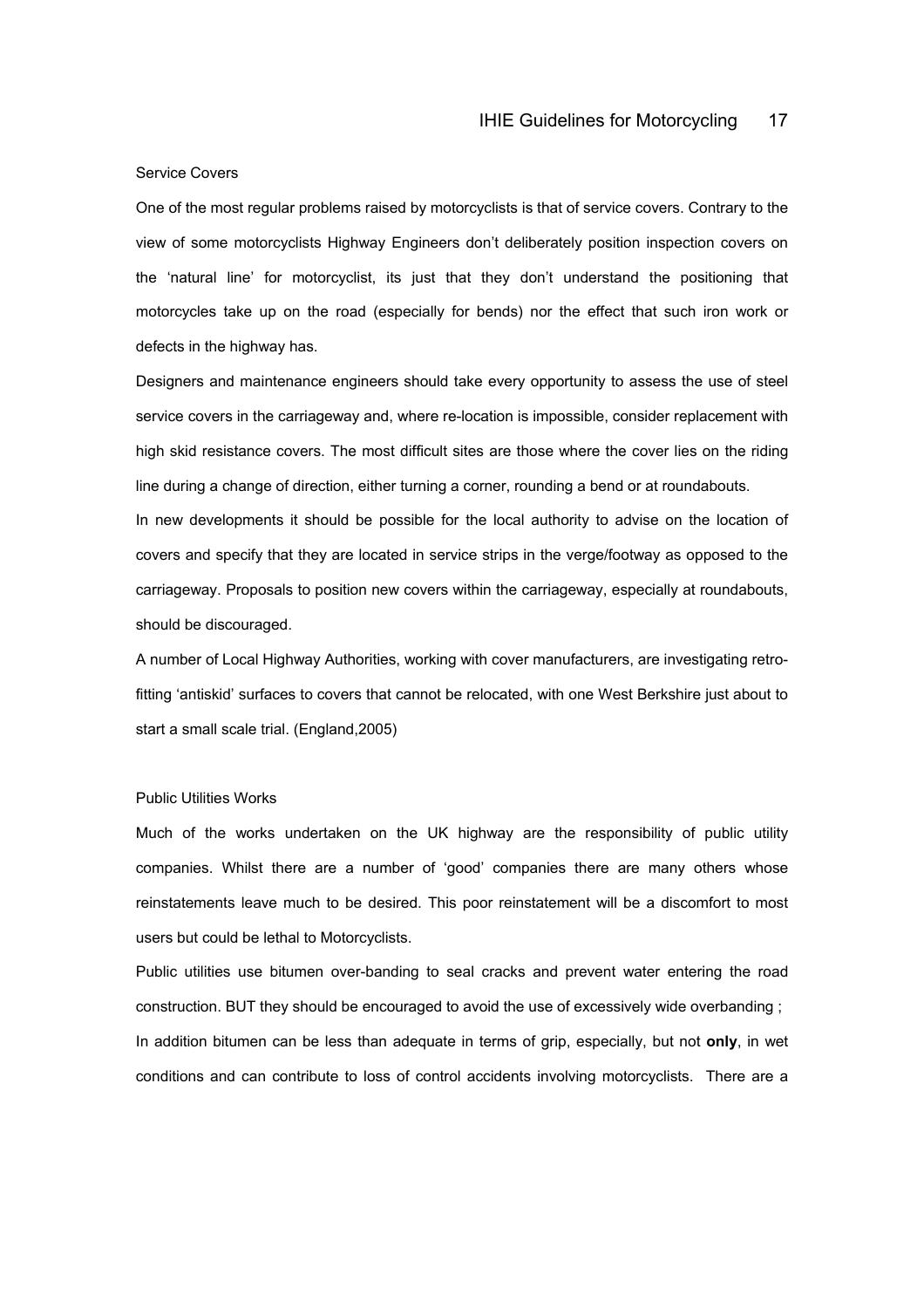number of alternatives reported to have better grip properties and Utilities should be encouraged to use them.

#### **Chapter 7 ~ Road Safety Campaigns**

Road safety campaigns are a vital ingredient in the mix of measures needed to improve the safety record of motorcyclists. Rider attitudes play a major role in determining behaviour, irrespective of age or trip purpose.

Any measure designed to modify such behaviour must address these attitudes and take account of the individuality often expressed in choosing a motorcycle as the travel mode. Riders relate better to messages that relate to their own perspective and are likely to ignore 'must do' or 'must not do' approaches.

A good example being the sponsoring of the British Superbike championships by the UK's Department for transport *THINK!* Campaign. Often run in association with local police force *BikeSafe* Rider assessments *this* sponsorship allows access to a significant target audience (attendance at events is often in excess of 20,000).

There are many new and inventive campaigns, many web based and interactive, but there seems to be very little co-ordination of such works. The IHIE believes that Road Safety Education Officers will often spend much valuable time 're-inventing the wheel'. In addition there is little documented evidence of what does and does not work.

Following on from an initiative of the IHIE the UK's Local Authority Road Safety Association (LARSOA) has launched a motorcycle specific campaign section on their web site. This web site has the potential to disseminate good (and indeed poor) examples of Road Safety.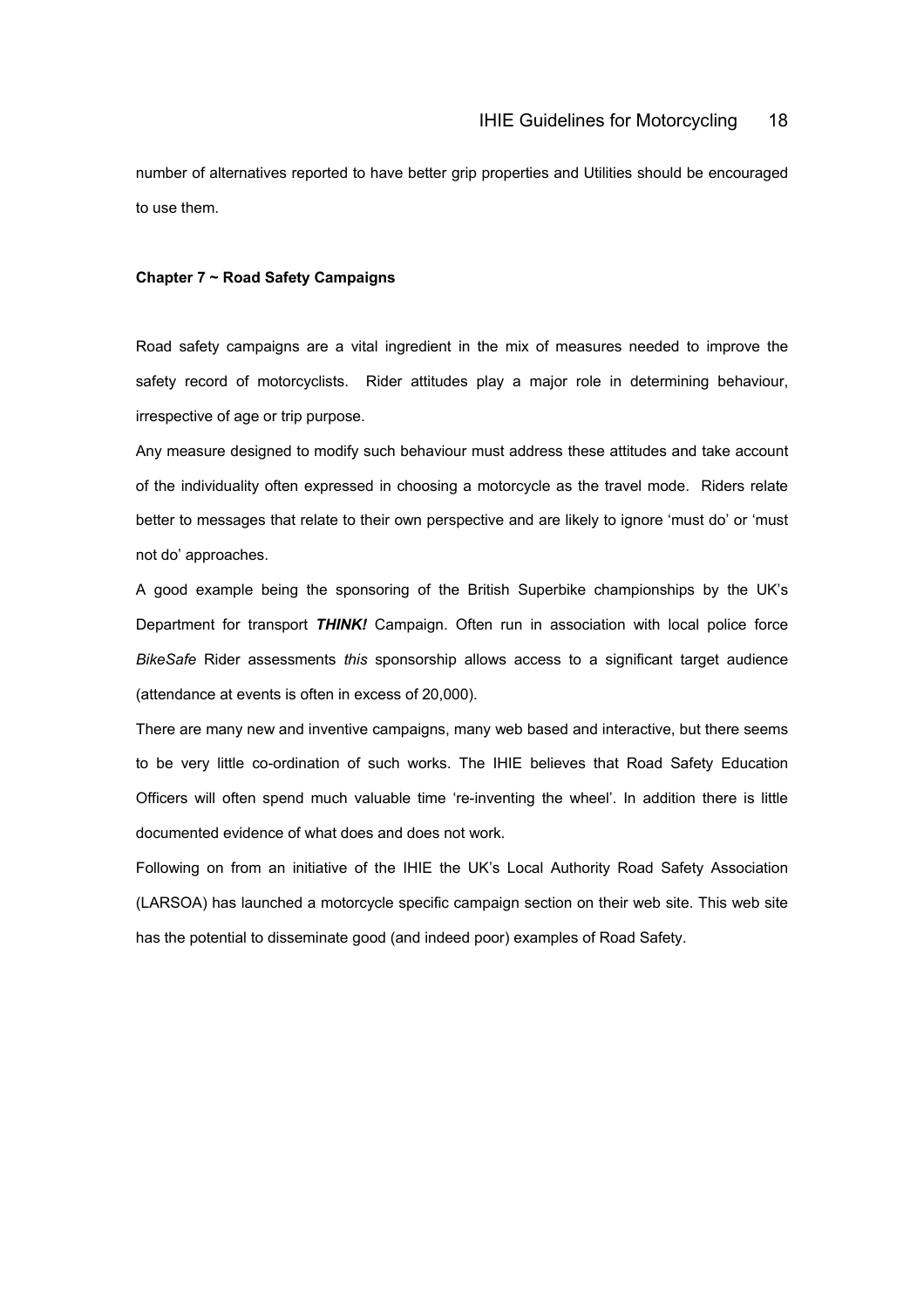#### **Chapter 8 Motorcycles and Traffic Calming**

The majority of motorcycle riders are responsible road users and wish to be treated that way. They have the same polar opinions about traffic calming schemes as other road users, facing the same 'residents-and-road users' dilemma that most people face. If traffic calming is the only way to improve the road safety record of an area then a number of factors need attention; Location; Lighting; Materials & Maintenance. The consequences of poor design and maintenance in this context can be harmful or even fatal for riders, defeating the purpose for which traffic calming was intended. A major problem facing the designer of traffic calming schemes is choosing the location of the devices. The needs and vulnerabilities of motorcyclists should be accounted for along with all the other factors influencing this process.

Contrary to the wishes of some such calming devices shouldn't be removed because they slow traffic, motorcycles included, down. But equally they should be sited far enough away from junctions and bends so that they can be approached with the motorcycle vertical.

#### **Chapter 9 Road Safety Audit**

Road Safety Audit (RSA) has existed in the UK since the late 1980s and a mandatory requirement to carry out audits of trunk road and motorway schemes has been in place since 1991. Many local authorities voluntarily carry out such design-independent audits using the UK 'trunk road' standard contained *Highway Design note 19/03.* (DMRB, 2003)

Road Safety Audits are a systematic process for checking safety of new works on roads by experienced, qualified safety engineers. It has always been good practice for safety auditors to take a multi-modal approach to the process, taking special care with safety implications for 'vulnerable' road users; equestrians, cyclists and pedestrians. While not being completely overlooked, motorcyclists have had a lower profile in this 'special care' regime, perhaps because their speeds push them, almost intuitively, into the same camp as twin-track motor vehicles.

#### **This is a serious misapprehension**.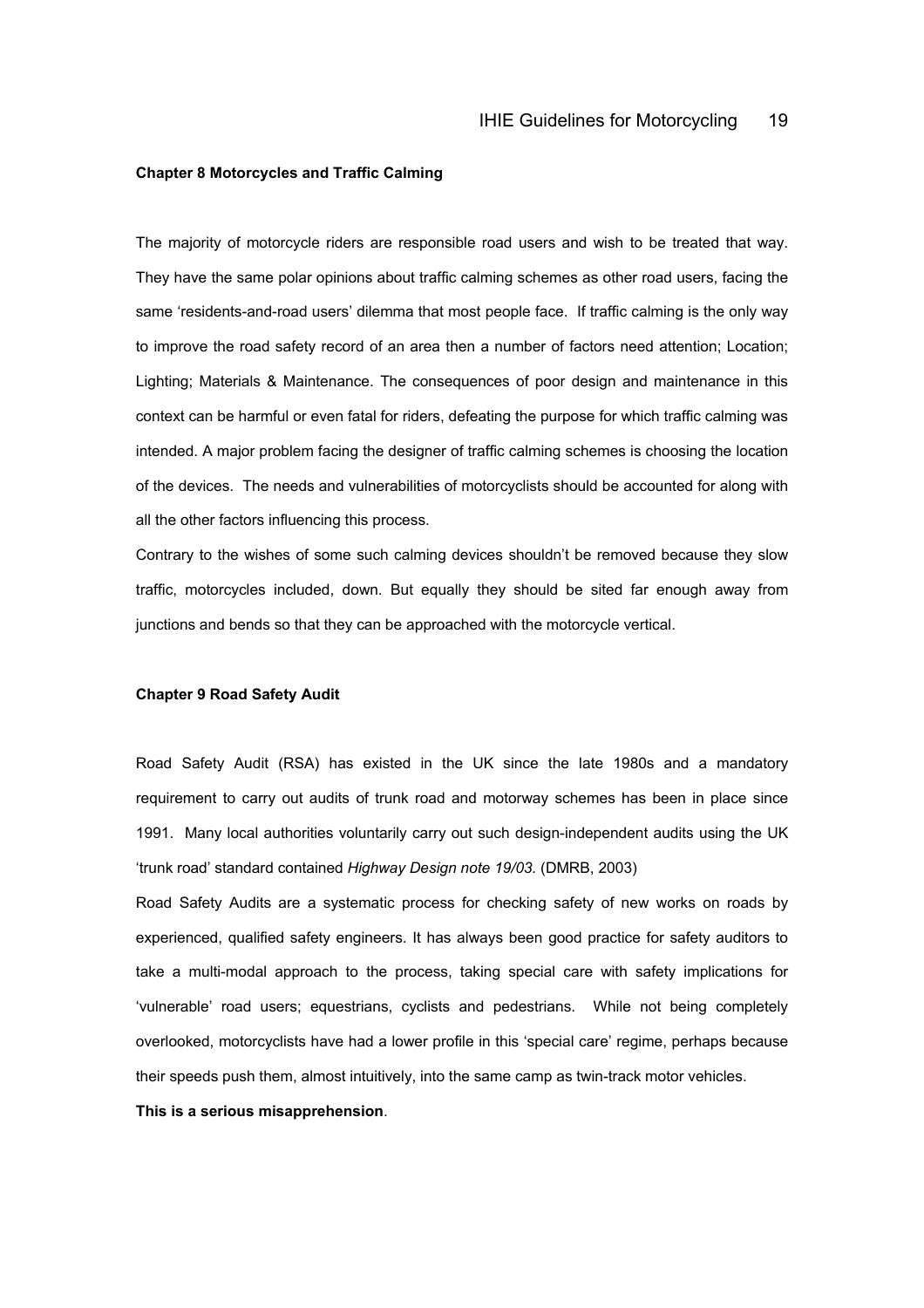The dynamics of motorcycles and the vulnerability of their riders make motorcycling a unique mode in the traffic mix, demanding separate, informed consideration by designers and auditors alike. What is required is to redress an imbalance among RSA practitioners, with little or no experience of riding a motorcycle, of how the balance of risks can shift markedly on two wheels as opposed to four or more.

# **Progress beyond the Government's Motorcycling Strategy & the IHIE Guidelines.**

The IHIE believes it of the up most importance that the Government's lead in publishing its Strategy and the complementing of the same by the Guidelines is now pushed home. A number of, often small, local authorities have carried out innovative works (more often than not because the officer at the root of the solutions is a motorcyclists!) Engineers now have to be bold and innovative with their designs supported, but not constrained, with before and after data.

Central Government needs to support such work by funding trials and carrying out research, feeding into the next edition of the guidelines to be published on the web.

The *BikeSafe* rider assessment has been re-launched and expanded to all UK police forces but it needs to be fully supported financially by central government and local authorities alike What is needed at this time is a lead from Government to encourage Local authorities to take the particular concerns and problems of motorcyclists on board. If this lead is established then Local Authorities might consider the appointment of officers dealing specifically with motorcycle issues to act as 'champions'.

Such an idea should not be foreign to local authorities almost without exception they have established such officers to deal with the other 'vulnerable' users Pedestrians and Cyclists.

Lets not forget though, that when all's said and done despite our best efforts, there will always be times when motorcyclists, no matter how highly trained, have trouble interfacing with the road environment.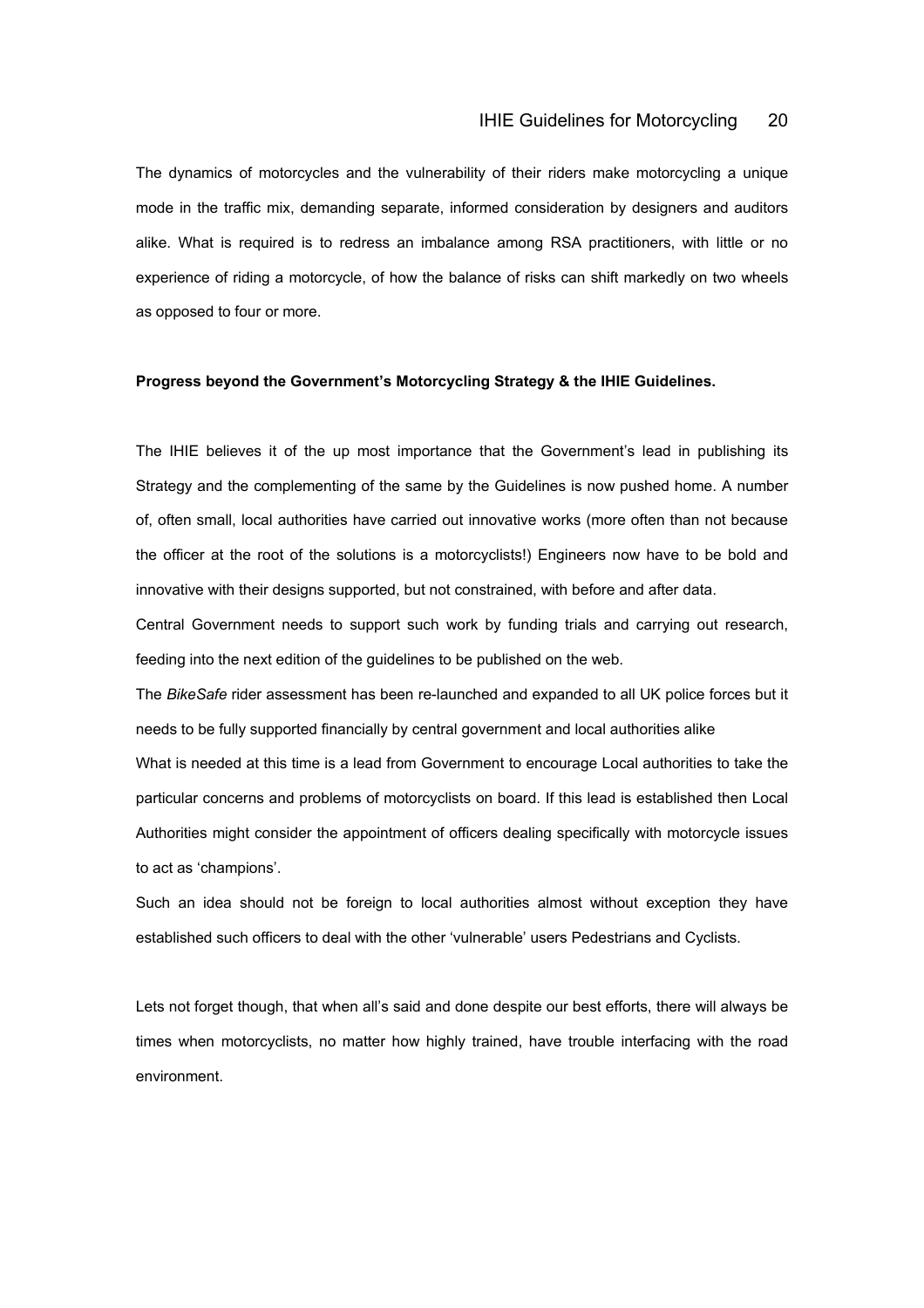# IHIE Guidelines for Motorcycling 21



The IHIE have established a Yahoo discussion group where engineers and end users can exchange ideas, solutions to problems etc.

# **http://autos.groups.yahoo.com/group/ihie\_guidelines/**

Copies of the guidelines are available priced \$ 90 from the IHIE **www.ihie.org.uk**

The author would like to express his thanks to the British Motorcyclists Federation and the MotorCycle Industry Association for their financial assistance in his attending the International Motorcycle Safety Conference.





T H E М C Y C L E O T O  $\mathbb{R}$  $N$  D USTRY SSOCIATION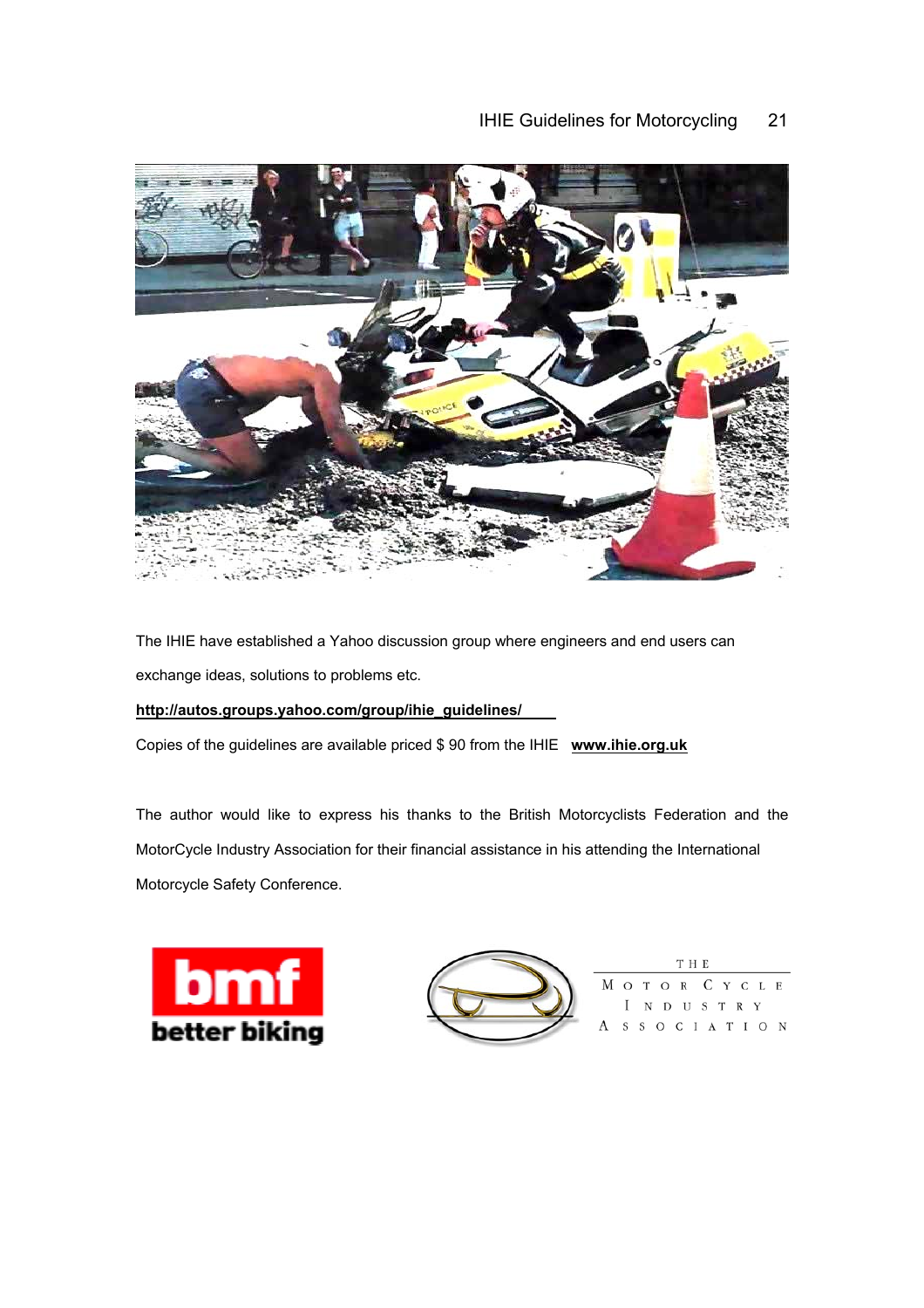#### **References**

Association des Constructeurs Européens de Motocycles, (2005)*ACEM Yearbook 2005 ~ Facts and Figures on PTWs in Europe pp13 table 1.7 www.acembike.org/html/docs/ACEM%20publications/ACEMyearbook2005.pdf*

AUSTROADS (1999) *Motorcycle Safety Guide to Traffic Engineering Practice Part 15* 

Boughton J & Buckle G (2004) *Monitoring progress towards the 2010 casualty reduction target TRL643 Transport Research Laboratory Ltd*

Brown, N, (2005) *Motorcycle Parking ~ Near,Clear,Secure,Safe to Use*, IHIE Guidelines for Motorcycling Launch April 2005

Cadby, M, (2005) *Wheels to Work ~ A toolkit of good practice*, IHIE Guidelines for Motorcycling Launch April 2005

Department of The Environment, Transport & the Regions DETR (Now DfT), (1999), *Guidance on Full Local transport Plans* 

Department for Transport, DfT,(1997) *Keeping Buses Moving* Local Transport Note 1/97 www.DfT.Gov.uk

Department for Transport DfT, (2000), *Tomorrow's Roads safer for everyone*, the Stationary **Office** 

Department for Transport DfT (2004), *Road Casualties Great Britain*, The Stationery Office

Department for Transport DfT,(2004) *Compendium of Motorcycle Statistics* Transport Statistics Bulletin, pp11Motorcycle Stock Great Britain 1995-2003 The Stationary Office

Department for Transport,DfT, (2005) *The Government's Motorcycling Strategy* (pp7), The Stationery Office

Department for Transport, DfT, (2005), *Full Local Guidance on local Transport Plans Second Edition*

Design Manual for Roads and Bridges,DMRB,(2003) *HD 19/03 Road safety audit*,

Elliott,M, Baughan,C, Broughton,J, Chinn,B, Grayson,G B, Knowles,G, Smith,J & Simpson,H, *Motorcycle Safety~ a Scoping Study*, TRL581 (1999)Transport Research Laboratory Ltd

England,A, (2005) *Developments with Service Covers,* IHIE Guidelines for Motorcycling Launch April 2005

Hinds,D, (2005), *PTWs as Part of a Travel Plan at GCHQ*,IHIE Guidelines for Motorcycling Launch April 2005

James,M, (2005), *Where you look is where you go; A fresh approach to the treatments of Bends*, Buckinghamshire Country Council.

Motorcycle Industry Association, Policy Resource Kit "SMART Guide" www.MCIA.co.uk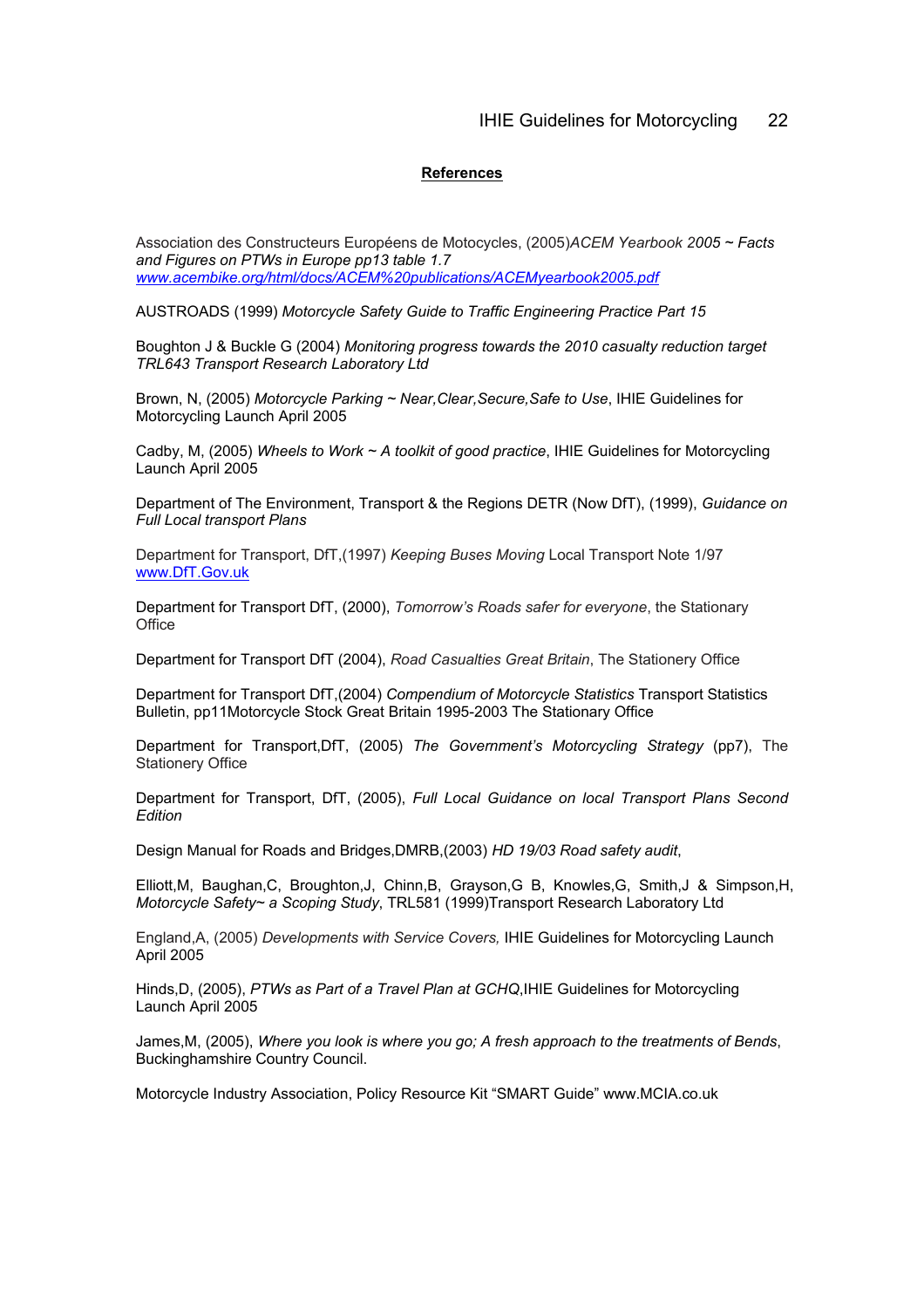# **References**

Norwegian Public Roads Administration, NPRA (2004) *MC Safety, Design and Operation of Roads and Traffic Systems* 

Service d'Études Techniques des Routes et Autoroutes SETRTA, (2000), *Prise en Compte des Motocyclistes Dans L'Amnagement Et la gestion des Infafrastructure* 

Thompson,P (2005) *BikeGuard ~ A2070 Nr Ashford*, IHIE Guidelines for Motorcycling Launch April 2005

Tilley, A & Huggins, P, (2003) *Use of Advanced Stop Lines by Motorcycles PR T/096/03*, Transport Research Laboratory Ltd 2003

Tilly, A, Webster, D & Greenshields, S, (2004), *Engineering Guidelines for Motorcycles Scoping Study PR T/021/04* Transport Research Laboratory Ltd

Transport For London, TfL (2003), *Congestion Charging; First Annual report; Travel Behaviour and Secondary Transport Effects*; (Fig 6.6)

Transport For London, TfL (2005), *Congestion Charging; Third Annual Monitoring Report* Traffic Patterns Fig 11 & Accident Involvement Fig 79

Transport For London, TfL, (2004), *Powered Two Wheelers in Bus Lanes; Progress on Experiments*

Vicroads,(1999-2004) *Motorcycle Notes No1-11* www.vicroads.vic.gov.au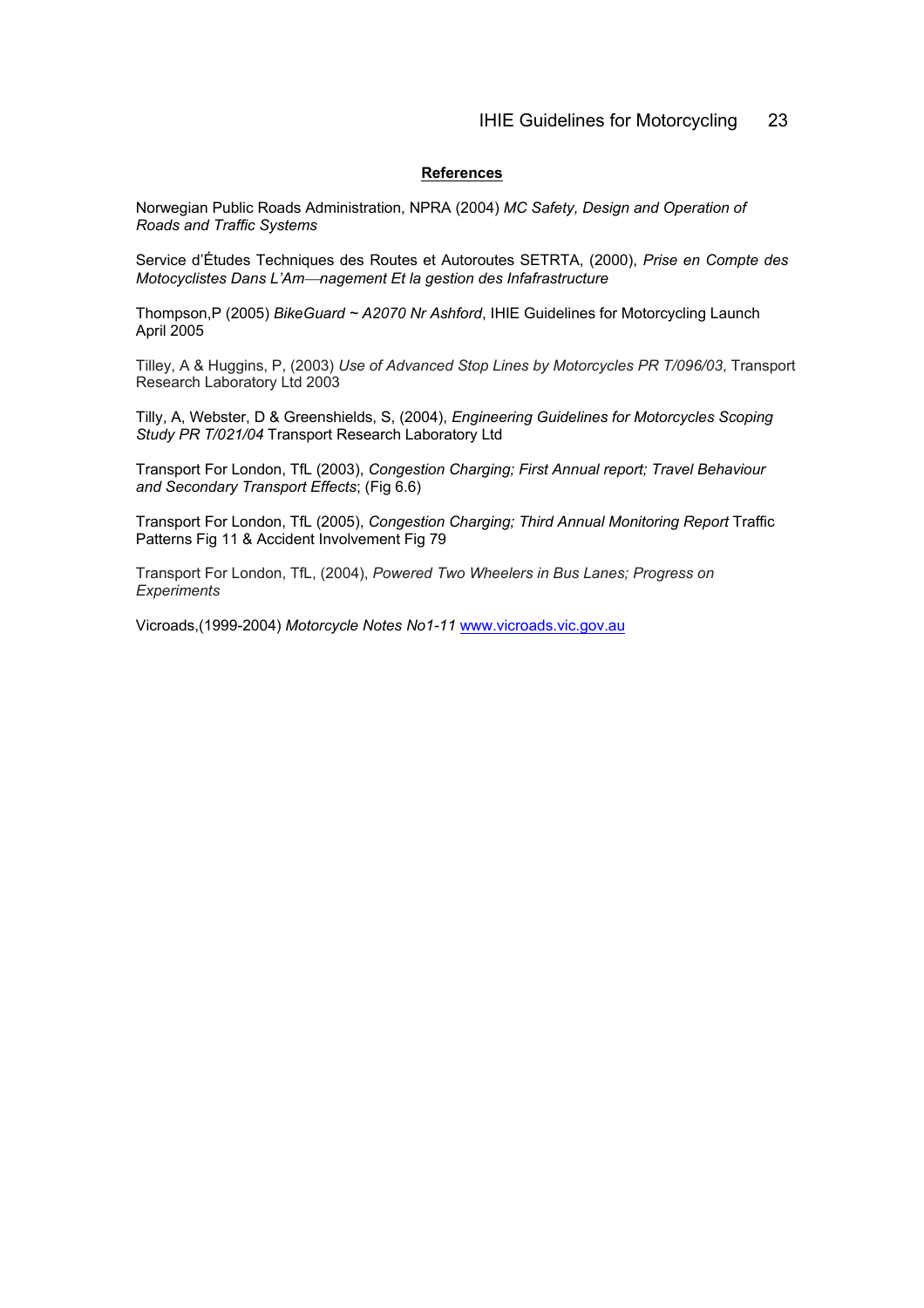

#### **The IHIE**

The IHIE is the professional qualifying for incorporated engineers and technicians in highways, traffic, transportation and construction, delivering sustainable transport for the Engineers and Technicians. It has been a licensed institution of the Engineering Council for thirty years.

The 3000 incorporated engineers and technicians of the IHIE work in Central and Local Government, Consulting Engineers and supplying contractors.

Incorporated Engineers and technicians are the 'day to day' highway engineers designing, installing, operating and maintaining the highway network. As such our members deal with all aspects of highway design and management including Highway design, Traffic engineering and management, Materials & Soils engineering, Traffic control, Transportation & Highway Maintenance.

Highway Engineering is now more than ever more than just about building roads.

Today's Highway professionals need to be more prepared to engage the public and work with colleagues in other disciplines, to challenge and promote alternative forms of travel, to address social deprivation and to question existing designs and innovate other solutions.

The IHIE by representing its members, providing courses and conferences and publishing guidelines hopes to be able to equip engineers with the skills and tools they need.

The Institute is well known for its training courses, and specialist qualifications in development control, traffic signing and signal control. In addition to the IHIE Guidelines for Motorcycling the IHIE published the industry-standard *Home Zone* Design Guidelines in 2002 and launched the UK home zones website with Department for Transport backing on 17 November 2005.